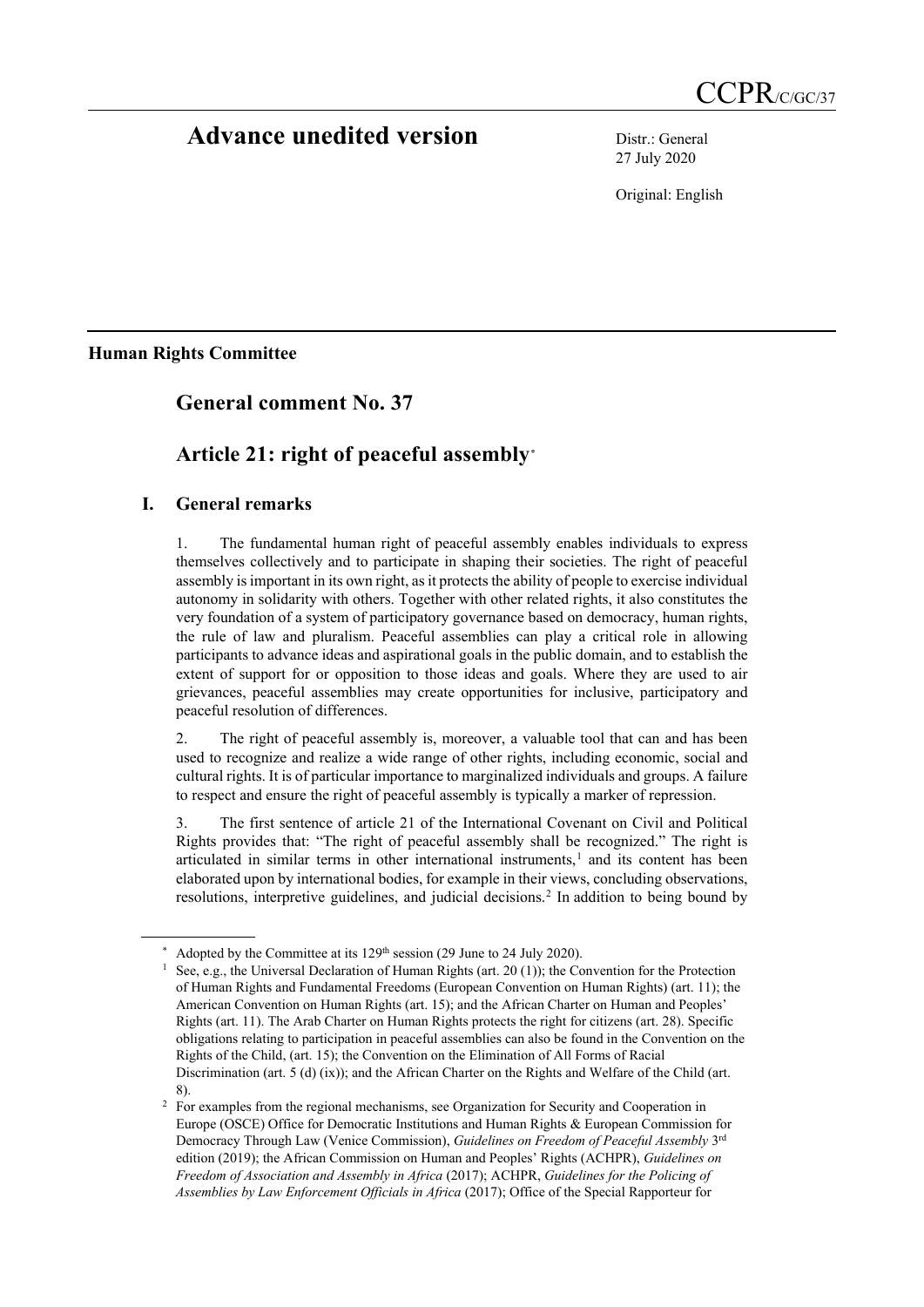international law to recognize the right of peaceful assembly, the vast majority of States also recognize the right in their national constitutions.<sup>[3](#page-1-0)</sup>

4. The right of peaceful assembly protects the non-violent gathering by persons for specific purposes, principally expressive ones. [4](#page-1-1) It constitutes an individual right that is exercised collectively.<sup>[5](#page-1-2)</sup> Inherent to the right is thus an associative element.

5. Everyone has the right of peaceful assembly: citizens and non-citizens alike. It may be exercised by, for example, foreign nationals,  $6$  migrants (documented or undocumented),  $7$ asylum seekers and refugees, $8$  as well as stateless persons.

6. Article 21 protects peaceful assemblies wherever they take place: outdoors, indoors and online; in public and private spaces; or a combination thereof. Such assemblies may take many forms, including demonstrations, protests, meetings, processions, rallies, sit-ins, candlelit vigils and flash-mobs. They are protected under article 21 whether they are stationary, such as pickets, or mobile, such as processions or marches.

7. In many cases, peaceful assemblies do not pursue controversial goals and cause little or no disruption. The aim might indeed be, for example, to commemorate a national day or celebrate the outcome of a sporting event. However, peaceful assemblies can sometimes be used to pursue contentious ideas or goals. Their scale or nature can cause disruption, for example of vehicular or pedestrian movement or economic activity.<sup>[9](#page-1-6)</sup> These consequences, whether intended or unintended, do not call into question the protection such assemblies enjoy. To the extent an event may create such disruptions or risks, these have to be managed within the framework of the Covenant.

8. The recognition of the right of peaceful assembly imposes a corresponding obligation on States parties to respect and ensure its exercise without discrimination. [10](#page-1-7) This requires States to allow such assemblies to take place without unwarranted interference and to facilitate the exercise of the right and to protect the participants. The second sentence of article 21 provides grounds for potential restrictions, but any such restrictions must be narrowly drawn. There are, in effect, limits on the restrictions that may be imposed.

9. The full protection of the right of peaceful assembly is possible only when other, often overlapping, rights are also protected, notably freedom of expression, freedom of association and political participation. [11](#page-1-8) Protection of the right of peaceful assembly is often also dependent on the realization of a broader range of civil and political as well as economic, social and cultural rights. Where individuals' conduct places them outside the scope of the protection of article 21, for example because they are behaving violently, they retain their other rights under the Covenant, subject to the applicable limitations and restrictions.

10. The way in which assemblies are conducted and their context changes over time. This may in turn affect how they are approached by the authorities. For example, emerging communication technologies offer the opportunity to assemble either wholly or partly online and often play an integral role in organizing, participating in and monitoring physical gatherings, which means that interference with such communications can impede assemblies. While surveillance technologies can be used to detect threats of violence and thus to protect

Freedom of Expression of the Inter-American Commission on Human Rights, *Protest and Human Rights: Standards on the rights involved in social protest and the obligations to guide the response of the State* (2019).

<span id="page-1-0"></span><sup>&</sup>lt;sup>3</sup> A total of 184 of the 193 Members of the United Nations recognize the right of peaceful assembly in their constitutions, see www.rightofassembly.info.

<span id="page-1-1"></span><sup>4</sup> C.f. *Kivenmaa v. Finland* (CCPR/C/50/D/412/1990), para. 7.6; *Sekerko v. Belarus* (CCPR/C/109/D/1851/2008), para. 9.3; and *Poplavny v. Belarus* (CCPR/C/118/D/2139/2012), para. 8.5.

<span id="page-1-2"></span><sup>5</sup> Cf. General comment No. 31 (2004), para. 9.

<span id="page-1-3"></span><sup>6</sup> General comment No. 15 (1986), paras. 1–2; and CCPR/C/KWT/CO/3, para. 42.

<span id="page-1-4"></span><sup>7</sup> CCPR/C/DOM/CO/6, para. 32.

<sup>8</sup> CCPR/C/NPL/CO/2, para. 14.

<span id="page-1-5"></span><sup>9</sup> CCPR/C/KOR/Q/4, para. 26.

<span id="page-1-7"></span><span id="page-1-6"></span><sup>10</sup> ICCPR art. 2 (1).

<span id="page-1-8"></span><sup>11</sup> Cf. A/HRC/39/28, para. 14.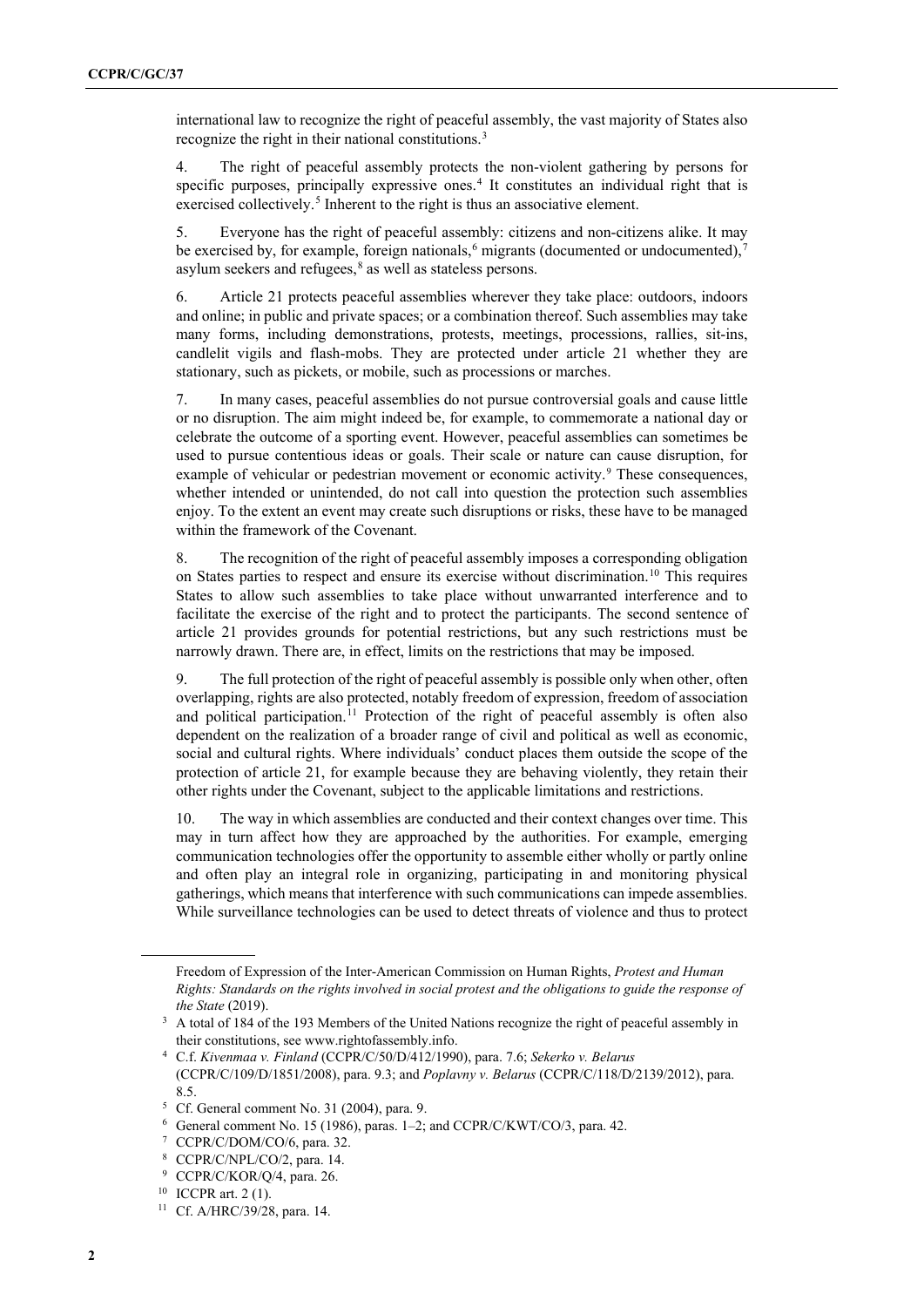the public, they can also infringe on the right to privacy and other rights of participants and bystanders and have a chilling effect. Moreover, there is increased private ownership and other forms of control of publicly accessible spaces and communication platforms. Considerations such as these need to inform a contemporary understanding of the legal framework article 21 requires.

#### **II. Scope of the right of peaceful assembly**

11. Establishing whether or not someone's participation in an assembly is protected by article 21 entails a two-stage process. It must first be established whether or not the conduct of the person in question falls within the *scope* of the protection offered by the right, in that it amounts to participation in a "peaceful assembly" (as described in this section). If so, the State must respect and ensure the rights of the participants (as described in section 3). Second, it must be established whether or not any *restrictions* applied to the exercise of the right are legitimate in that context (as described in section 4).

12. Participating in an "assembly" entails organising or taking part in a gathering of persons for a purpose such as expressing oneself, conveying a position on a particular issue or exchanging ideas. The gathering can also be intended to assert or affirm group solidarity or identity. Assemblies may, in addition to having such aims, serve other goals, such as an entertainment, cultural, religious or commercial objective, and still be protected by article 21.

13. While the notion of an assembly implies there will be more than one participant in the gathering,[12](#page-2-0) a single protester enjoys comparable protections under the Covenant, for example under article 19. Although the exercise of the right of peaceful assembly is normally understood to pertain to the physical gathering of persons, article 21 protection also extends to remote participation in, and organisation of, assemblies, for example online.<sup>[13](#page-2-1)</sup>

14. Peaceful assemblies are often organized in advance, allowing time for the organisers to notify the authorities to make the necessary preparations. However, spontaneous assemblies, typically direct responses to current events, whether coordinated or not, are equally protected by article 21. Counter-assemblies occur when one assembly takes place to express opposition to another. Both assemblies can fall within the scope of the protection of article 21.

15. A "peaceful" assembly stands in contradistinction to one characterized by widespread and serious violence. The terms "peaceful" and "non-violent" are thus used interchangeably in this context. The right of peaceful assembly may by definition not be exercised using violence. "Violence" in the context of article 21 typically entails the use by participants of physical force against others that is likely to result in injury or death, or serious damage to property.[14](#page-2-2) Mere pushing and shoving or disruption of vehicular or pedestrian movement or daily activities do not amount to "violence".

16. If the conduct of participants in an assembly is peaceful, the fact that certain domestic legal requirements pertaining to an assembly have not been met by its organisers or participants does not, on its own, place the participants outside the scope of the protection of article 21.[15](#page-2-3) Collective civil disobedience or direct-action campaigns can be covered by article 21, provided they are non-violent.[16](#page-2-4)

17. There is not always a clear dividing line between assemblies that are peaceful and those that are not, but there is a presumption in favour of considering assemblies to be peaceful.<sup>[17](#page-2-5)</sup> Moreover, isolated acts of violence by some participants should not be attributed to others,

<span id="page-2-0"></span><sup>12</sup> *Coleman v. Australia* (CCPR/C/87/D/1157/2003), para. 6.4.

<span id="page-2-1"></span><sup>13</sup> A/HRC/41/41.

<span id="page-2-2"></span><sup>14</sup> C.f. OSCE & Venice Commission, *Guidelines on Freedom of Peaceful Assembly*, para. 51.

<span id="page-2-3"></span><sup>15</sup> C.f. European Court of Human Rights, *Frumkin v. Russia* (application No. 74568/12), judgment of 5 January 2016, para. 97.

<span id="page-2-4"></span><sup>&</sup>lt;sup>16</sup> C.f. CCPR/C/CHN-MAC/CO/1, para. 16.

<span id="page-2-5"></span><sup>17</sup> A/HRC/31/66, para. 18.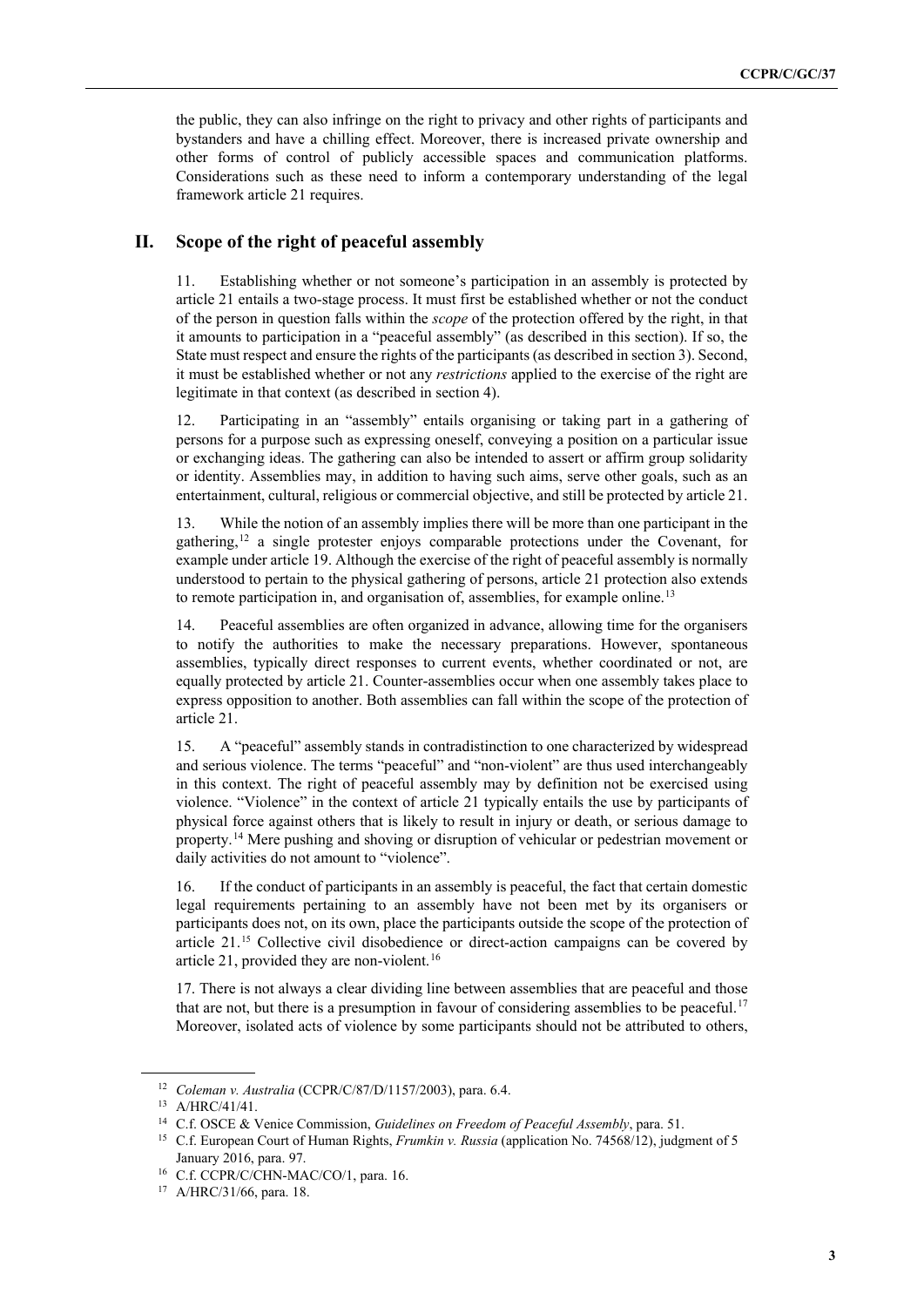the organisers or to the assembly as such. [18](#page-3-0) Thus, some participants in an assembly may be covered by article 21, while others in the same assembly are not.

18. The question of whether or not an assembly is peaceful must be answered with reference to violence that originates from the participants. Violence against participants in a peaceful assembly by the authorities, or by *agents provocateurs* acting on their behalf, does not render the assembly non-peaceful. The same applies to violence by members of the public aimed at the assembly, or by participants in counter-assemblies.

19. The conduct of specific participants in an assembly may be deemed violent if authorities can present credible evidence that, before or during the event, those participants are inciting others to use violence, and such actions are likely to cause violence; the participants have violent intentions and plan to act on them; or violence on their part is imminent.<sup>[19](#page-3-1)</sup> Isolated instances of such conduct will not suffice to taint an entire assembly as non-peaceful, but where this is manifestly widespread within the assembly, participation in the gathering as such is no longer protected under article 21.

20. The carrying by participants of objects that are or could be viewed as weapons or of protective equipment such as gas-masks or helmets is not necessarily sufficient to deem those participants' conduct violent. That has to be determined on a case-by-case basis, dependent on, among other considerations, domestic regulation on the carrying of weapons (especially firearms), local cultural practices, whether there is evidence of violent intent, and the risk of violence presented by the presence of such objects.

#### **III. The obligation of States parties in respect of the right of peaceful assembly**

21. The Covenant imposes the obligation on States parties to "respect and ensure" all the rights in the Covenant (article  $2(1)$ ); to take legal and other measures to achieve this purpose (article 2 (2)); and to pursue accountability, and provide effective remedies for violations of Covenant rights (article 2 (3)).<sup>[20](#page-3-2)</sup> The obligation of States parties regarding the right of peaceful assembly thus comprises these various elements, though the right may in some cases be restricted according to the criteria of article 21.

22. States must leave it to the participants freely to determine the purposes or any expressive content of an assembly. The approach of the authorities to peaceful assemblies and any restrictions imposed must thus in principle be "content neutral"<sup>[21](#page-3-3)</sup> and not be based on the identity of the participants or their relationship with the authorities. Moreover, while the "time, place and manner" of assemblies may under some circumstances be the subject of legitimate restrictions under article 21, given the typically expressive nature of assemblies, participants must as far as possible be enabled to conduct assemblies within "sight and sound" of the target audience.<sup>[22](#page-3-4)</sup>

23. The obligation to respect and ensure peaceful assemblies imposes negative as well as positive duties on States before, during and after assemblies. The negative duty entails *no unwarranted interference* with peaceful assemblies. States are obliged, for example, not to prohibit, restrict, block, disperse or disrupt peaceful assemblies without compelling justification, nor to sanction participants or organisers without legitimate cause.

<span id="page-3-0"></span><sup>&</sup>lt;sup>18</sup> C.f. Inter-American Court of Human Rights, *Case of Women Victims of Sexual Torture in Atenco v. Mexico*, Judgment of 28 November 2018, Series C No. 371, para. 175; European Court of Human Rights, *Frumkin v. Russia*, para. 99.

<span id="page-3-1"></span><sup>&</sup>lt;sup>19</sup> C.f. Rabat Plan of Action (2012), A/HRC/22/17/Add.4, appendix, para. 29(f).

<span id="page-3-2"></span><sup>20</sup> General comment No. 31.

<span id="page-3-3"></span><sup>21</sup> See *Alekseev v. Russian Federation*, (CCPR/C/109/D/1873/2009), para. 9.6. See also *Amelkovich v. Belarus* (CCPR/C/125/D/2720/2016), para. 6.6; CCPR/C/GNQ/CO/1, para. 54.

<span id="page-3-4"></span><sup>22</sup> *Strizhak v. Belarus*, (CCPR/C/124/D/2260/2013), para. 6.5.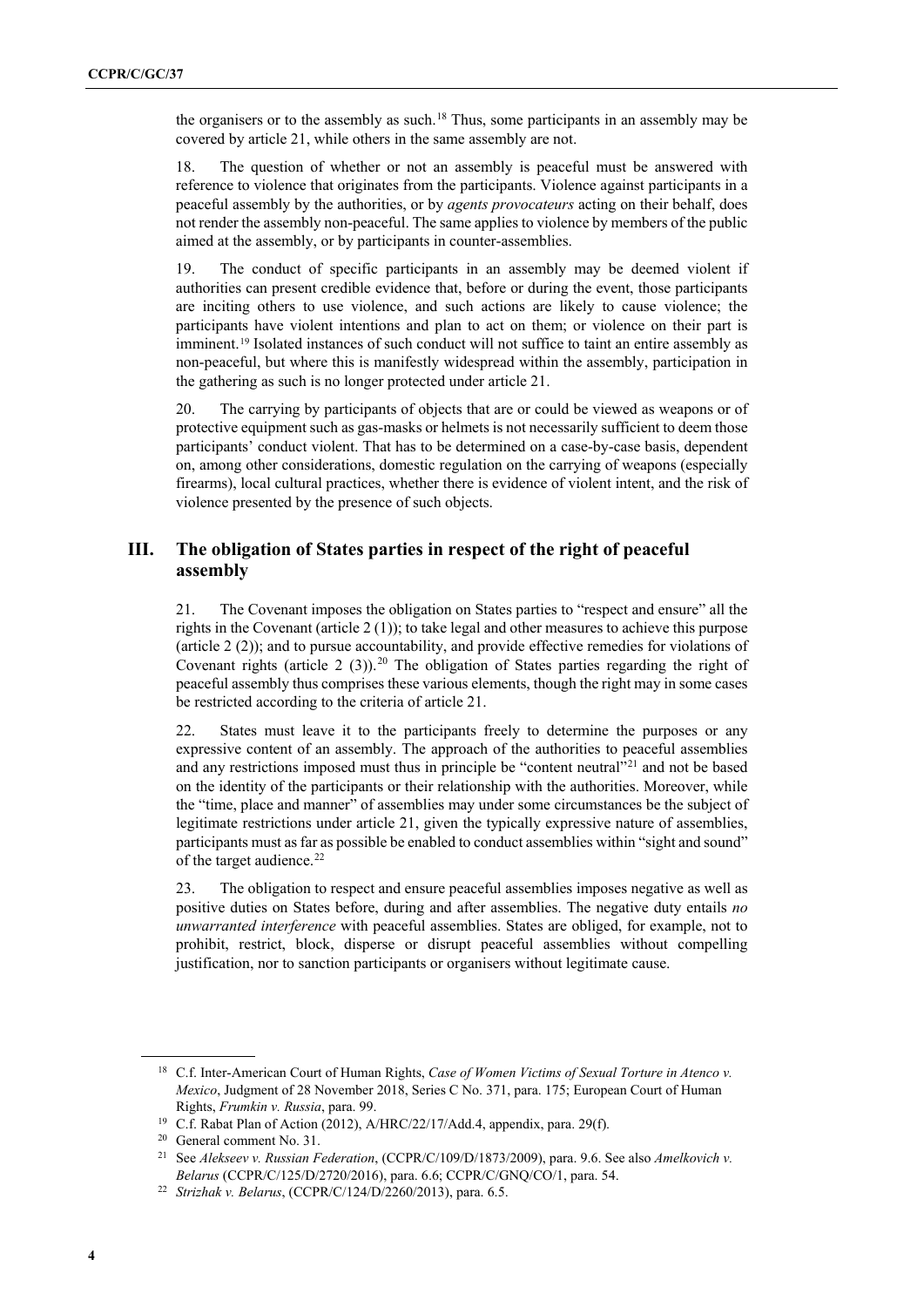24. States parties moreover have certain positive duties to *facilitate* peaceful assemblies, and to make it possible for participants to achieve their objectives.[23](#page-4-0) States must thus promote an enabling environment for the exercise of the right of peaceful assembly without discrimination, and put in place a legal and institutional framework within which the right can be exercised effectively. Specific measures may sometimes be required on the part of the authorities. For example, they may need to block off streets, redirect traffic, or provide security. Where needed, States must also *protect* participants against possible abuse by non-State actors, such as interference or violence by other members of the public,  $24$  counterdemonstrators and private security providers.

25. States must ensure that laws and their interpretation and application do not result in discrimination in the enjoyment of the right of peaceful assembly, for example on the basis of race, colour, ethnicity, age, sex, language, property, religion or belief, political or other opinion, national or social origin, birth, minority, indigenous or other status, disability, sexual orientation or gender identity, or other status.<sup>[25](#page-4-2)</sup> Particular efforts must be made to ensure equal and effective facilitation and protection of the right of peaceful assembly of individuals who are members of groups who are or have been subjected to discrimination, or who may face particular challenges in participating in assemblies.<sup>[26](#page-4-3)</sup> States moreover have a duty to protect participants from all forms of discriminatory abuses or attacks.<sup>[27](#page-4-4)</sup>

26. The right of peaceful assembly does not exempt participants from challenges by other members of society. States must respect and ensure counter-assemblies as assemblies in their own right, while preventing undue disruption of the assemblies to which they are opposed.[28](#page-4-5) States must in principle take a content-neutral approach to counter-assemblies, which must be allowed to take place, as far as possible, within sight and sound of the assemblies against which they are directed.

27. The possibility that a peaceful assembly may provoke adverse or even violent reactions from some members of the public is not sufficient grounds to prohibit or restrict the assembly.[29](#page-4-6) States are obliged to take all reasonable measures that do not impose disproportionate burdens upon them to protect all participants and to allow such assemblies to take place in an uninterrupted manner.<sup>[30](#page-4-7)</sup>

28. A functioning and transparent legal and decision-making system lies at the core of the duty to respect and ensure peaceful assemblies. Domestic law must recognize the right of peaceful assembly, clearly set out the duties and responsibilities of all functionaries involved, be aligned with the relevant international standards, and be publicly accessible. States must ensure public awareness about the law and relevant regulations, including any procedures to be followed by those wishing to exercise the right; who the responsible authorities are; the rules applicable to those officials; and the remedies available for alleged violations of rights.

29. States parties must ensure independent and transparent oversight of all bodies involved with peaceful assemblies, including through timely access to effective remedies, including judicial remedies or national human rights institutions, with a view to upholding the right, before, during and after an assembly.

<span id="page-4-0"></span><sup>&</sup>lt;sup>23</sup> Since its decision in *Turchenyak v. Belarus* (CCPR/C/108/D/1948/2010), the Committee has often repeated that steps taken by States in response to an assembly "should be guided by the objective to facilitate the right" (para. 7.4). Also see CCPR/C/BEN/CO/2, para. 33. C.f. A/HRC/20/27, para. 33; Human Rights Council Resolution 38/11, OP 4.

<span id="page-4-2"></span><span id="page-4-1"></span><sup>&</sup>lt;sup>24</sup> *Alekseev v. Russian Federation* (CCPR/C/109/D/1873/2009), para. 9.6.<br><sup>25</sup> CCPR/C/GEO/CO/4, para. 8; CCPR/C/MNG/CO/6, para. 11; CCPR/C/RUS/CO/7, para. 10; CCPR/C/PRY/CO/3, para. 9. C.f. CRC/C/KEN/CO/3-5 paras. 27–28; United Nations Declaration on the Rights of Indigenous Peoples (A/RES/61/295), art. 2.

<sup>26</sup> A/HRC/31/66, para. 16.

<span id="page-4-5"></span><span id="page-4-4"></span><span id="page-4-3"></span><sup>27</sup> CCPR/C/CHL/CO/6, para. 19. See also *Fedotova v. Russian Federation* (CCPR/C/106/D/1932/2010), para. 10.4. 28 C.f. European Court of Human Rights, *Plattform "Ärzte für das Leben" v. Austria* (application No.

<sup>10126/82),</sup> judgment of 21 June 1988, para. 32.

<span id="page-4-6"></span><sup>29</sup> C.f. ACHPR, *Guidelines on Freedom of Association and Assembly in Africa*, para. 70 (a).

<span id="page-4-7"></span><sup>30</sup> See also paragraph 52 below.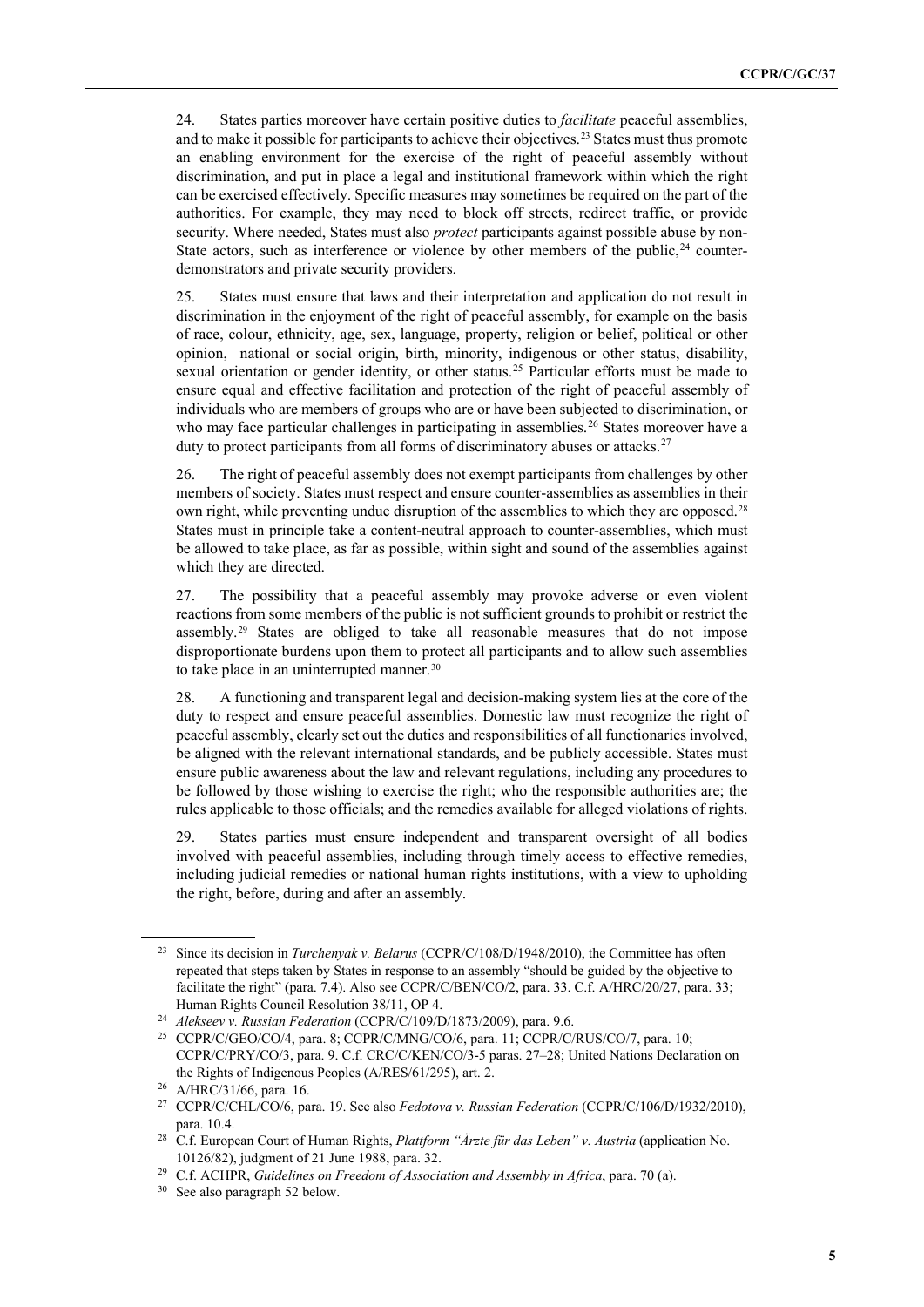30. The role of journalists, human rights defenders, election monitors and others involved in monitoring or reporting on assemblies, is of particular importance for the full enjoyment of the right of peaceful assembly, and they are entitled to protection under the Covenant.[31](#page-5-0) They may not be prohibited from, or unduly limited in, exercising these functions, including with respect to monitoring the actions of law enforcement officials. They must not be met with reprisals or other harassment, and their equipment must not be confiscated or damaged.<sup>[32](#page-5-1)</sup> Even if an assembly is declared unlawful or is dispersed, that does not terminate the right to monitor. It is a good practice for independent national human rights institutions and nongovernmental organizations to monitor assemblies.

31. States parties hold the primary responsibility for the realization of the right of peaceful assembly. However, business enterprises have a responsibility to respect human rights, including the right of peaceful assembly, of, for example, communities affected by their activities and their employees.<sup>[33](#page-5-2)</sup> Private entities and the broader society may be expected to accept some level of disruption as a result of the exercise of the right.

32. Given that peaceful assemblies often have expressive functions, and political speech enjoys particular protection as a form of expression, it follows that assemblies with a political message should enjoy a heightened level of accommodation and protection.<sup>[34](#page-5-3)</sup>

33. Article 21 and its related rights do not only protect participants while and where an assembly is ongoing. Associated activities, conducted by an individual or by a group, outside the immediate context of the gathering but which are integral to making the exercise meaningful, are also covered. The obligations of States parties thus extend to actions such as participants' or organisers' mobilisation of resources; planning; dissemination of information about an upcoming event;<sup>[35](#page-5-4)</sup> preparation for and travelling to the event;<sup>[36](#page-5-5)</sup> communication between participants leading up to and during the assembly; broadcasting of or from the assembly; and leaving the assembly afterwards. These activities may, like participation in the assembly itself, be subjected to restrictions, but these must be narrowly drawn. Moreover, no one should be harassed or face other reprisals as a result of their presence at or affiliation to a peaceful assembly.

34. Many associated activities happen online or otherwise rely upon digital services. Such activities are also protected under article 21. States parties must not, for example, block or hinder Internet connectivity in relation to peaceful assemblies.<sup>[37](#page-5-6)</sup> The same applies to geotargeted or technology-specific interference with connectivityor access to content. States should ensure that the activities of Internet service providers and intermediaries do not unduly restrict assemblies or the privacy of assembly participants. Any restrictions on the operation of information dissemination systems must conform with the tests for restrictions on freedom of expression.[38](#page-5-7)

35. While all organs of State carry the obligation to respect and ensure the right of peaceful assembly, decisions on assemblies are often taken at local level. States must therefore ensure adequate training and resources for officials involved in these decisions at all levels of government.

<span id="page-5-0"></span><sup>31</sup> *Zhagiparov v. Kazakhstan* (CCPR/C/124/D/2441/2014), paras. 13.2–13.5. C.f. General Assembly resolution 53/1, annex.

<span id="page-5-1"></span><sup>32</sup> CCPR/C/MRT/CO/1, para. 22. See also General Assembly resolution 66/164, OP 6.

<span id="page-5-2"></span><sup>&</sup>lt;sup>33</sup> Guiding Principles on Business and Human Rights, A/HRC/17/31, annex.

<span id="page-5-3"></span><sup>34</sup> General comment No. 34, paras. 34, 37–38 and 42–43. See also CCPR/C/LAO/CO/1, para. 33.

<span id="page-5-4"></span><sup>35</sup> *Tulzhenkova v. Belarus* (CCPR/C/103/D/1838/2008), para. 9.3.

<span id="page-5-5"></span><sup>36</sup> *Evrezov and others v. Belarus* (CCPR/C/112/D/1999/2010 and Corr.1), para. 8.5.

<sup>37</sup> CCPR/C/CMR/CO/5, para. 41.

<span id="page-5-7"></span><span id="page-5-6"></span><sup>38</sup> General comment No. 34, para. 34.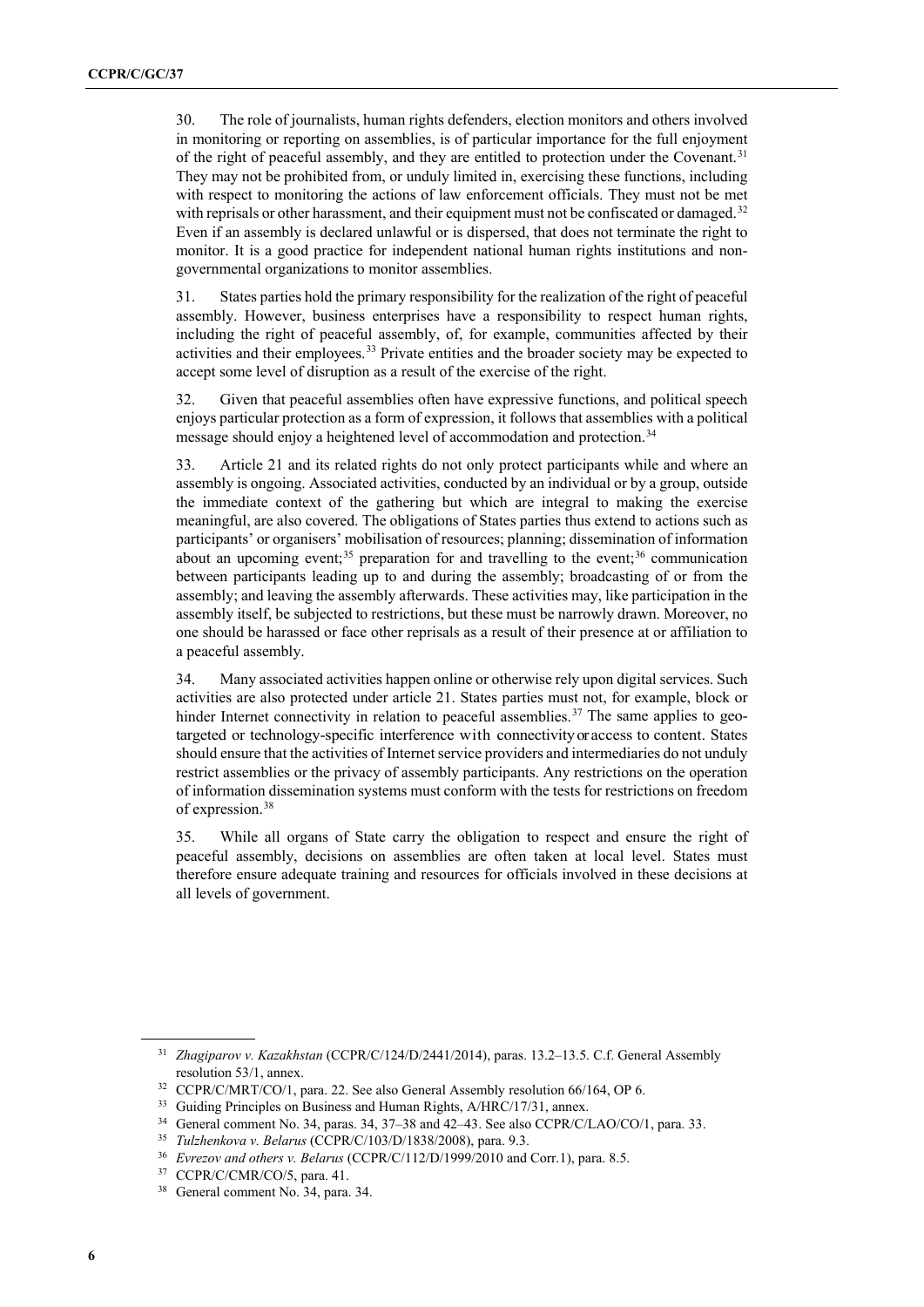### **IV. Restrictions on the right of peaceful assembly**

36. While the right of peaceful assembly may in certain cases be limited, the onus is on the authorities to justify any restrictions. [39](#page-6-0) Authorities must be able to show that any restrictions meet the requirement of legality, and are also both necessary for and proportionate to at least one of the permissible grounds for restrictions enumerated in article 21, as discussed below. Where this onus is not met, article 21 is violated.<sup>[40](#page-6-1)</sup> The imposition of any restrictions should be guided by the objective of facilitating the right, rather than seeking unnecessary and disproportionate limitations to it.<sup>[41](#page-6-2)</sup> Restrictions must not be discriminatory, impair the essence of the right, or be aimed at discouraging participation in assemblies or causing a chilling effect.

37. The prohibition of a specific assembly can be considered only as a measure of last resort. Where the imposition of restrictions on an assembly is deemed necessary, the authorities should first seek to apply the least-intrusive measures. States should also consider allowing an assembly to take place and deciding afterwards whether measures should be taken regarding possible transgressions during the event, rather than imposing prior restraints in an attempt to eliminate all risks.<sup>42</sup>

38. Any restrictions on participation in peaceful assemblies should be based on a differentiated or individualized assessment of the conduct of the participants and the assembly concerned. Blanket restrictions on peaceful assemblies are presumptively disproportionate.

39. The second sentence of article 21 provides that no restrictions may be placed on the exercise of this right other than those imposed in conformity with the law. This poses the formal requirement of *legality*, akin to the requirement that limitations must be "provided by law" in other articles of the Covenant. Restrictions must thus be imposed through law or administrative decisions based on law. The laws in question must be sufficiently precise to allow members of society to decide how to regulate their conduct and may not confer unfettered or sweeping discretion on those charged with their enforcement.<sup>[43](#page-6-4)</sup>

40. Article 21 provides that any restrictions must be "necessary in a democratic society". Restrictions must therefore be *necessary* and *proportionate* in the context of a society based on democracy, the rule of law, political pluralism and human rights, as opposed to being merely reasonable or expedient.<sup>[44](#page-6-5)</sup> Such restrictions must be appropriate responses to a pressing social need, related to one of the permissible grounds in article 21. They must also be the least intrusive among the measures that might serve the relevant protective function.<sup>[45](#page-6-6)</sup> Moreover, they have to be proportionate, which requires a value assessment, weighing the nature and detrimental impact of the interference on the exercise of the right against the resultant benefit to one of the grounds for interfering.<sup>[46](#page-6-7)</sup> If the detriment outweighs the benefit, the restriction is disproportionate and thus not permissible.

41. The last part of the second sentence of article 21 sets out the legitimate grounds on which the right of peaceful assembly may be restricted. This is an exhaustive list, consisting of the following grounds: the interests of national security; public safety; public order (*ordre public*); the protection of public health; or morals; or the protection of the rights and freedoms of others.

<span id="page-6-1"></span><span id="page-6-0"></span><sup>39</sup> *Gryb v. Belarus* (CCPR/C/108/D/1316/2004), para. 13.4. 40 *Chebotareva v. Russian Federation* (CCPR/C/104/D/1866/2009), para. 9.3.

<span id="page-6-2"></span><sup>41</sup> *Turchenyak and others v. Belarus* (CCPR/C/108/D/1948/2010 and Corr.1), para. 7.4.

<span id="page-6-3"></span><sup>42</sup> C.f. OSCE & Venice Commission, *Guidelines on Freedom of Peaceful Assembly*, paras. 132, 220–22.

<span id="page-6-4"></span><sup>43</sup> *Nepomnyashchiy v. Russian Federation* (CCPR/C/123/D/2318/2013), para. 7.7; and General comment No. 34, para. 25.

<sup>44</sup> General comment No. 34, para. 34.

<span id="page-6-7"></span><span id="page-6-6"></span><span id="page-6-5"></span><sup>45</sup> *Toregozhina v. Kazakhstan* (CCPR/C/112/D/2137/2012), para. 7.4.

<sup>46</sup> Ibid., paras. 7.4, 7.6. C.f. OSCE & Venice Commission, *Guidelines on Freedom of Peaceful Assembly*, para. 131.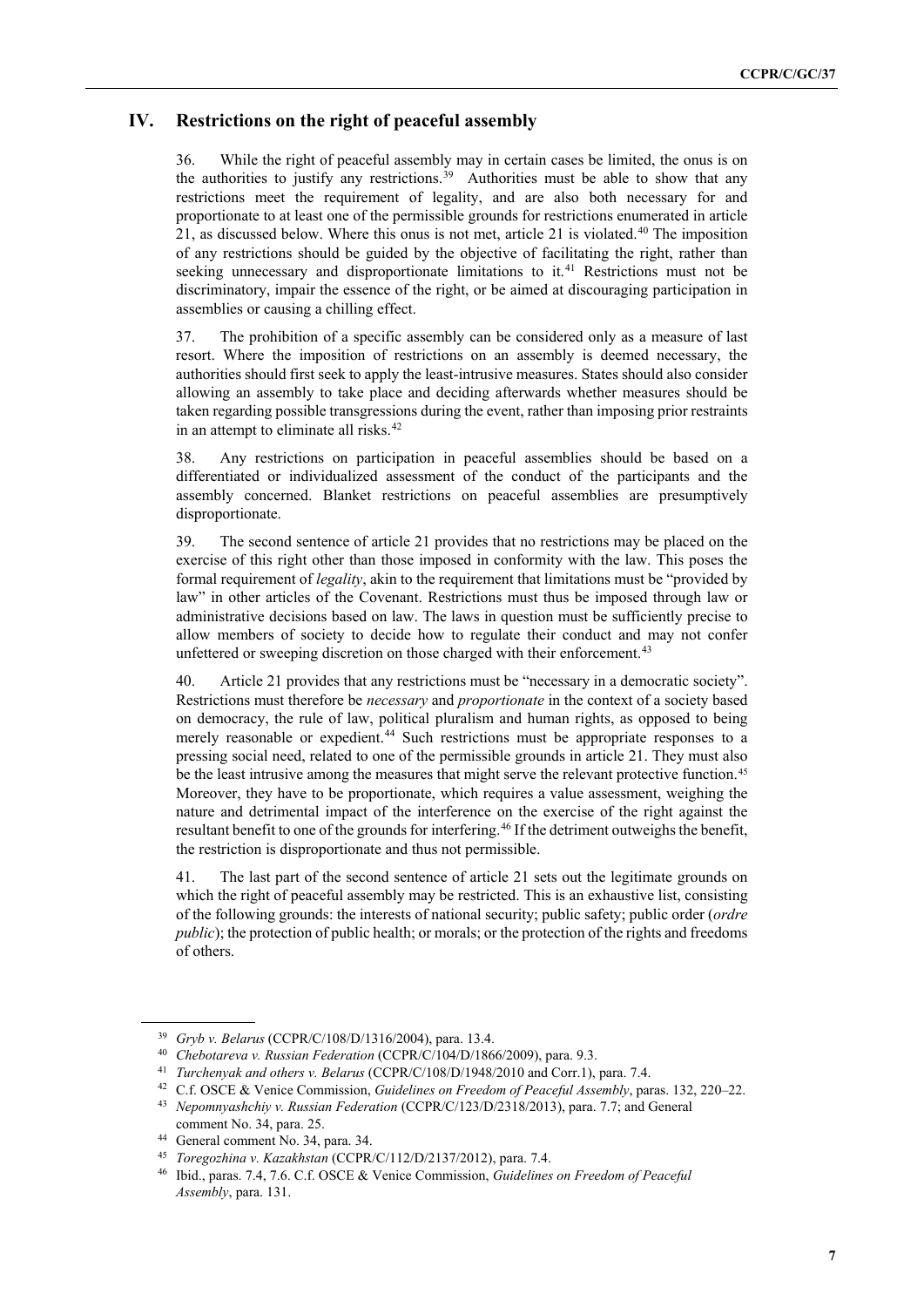42. The "interests of national security" may serve as a ground for restrictions if such restrictions are necessary to preserve the State's capacity to protect the existence of the nation, its territorial integrity or political independence against a credible threat or use of force.[47](#page-7-0) This threshold will only exceptionally be met by assemblies that are "peaceful". Moreover, where the very reason that national security has deteriorated is the suppression of human rights, this cannot be used to justify further restrictions, including on the right of peaceful assembly.[48](#page-7-1)

43. For the protection of "public safety" to be invoked as a ground for restrictions on the right of peaceful assembly,<sup>[49](#page-7-2)</sup> it must be established that the assembly creates a real and significant risk to the safety of persons (to life or security of person) or a similar risk of serious damage to property.<sup>[50](#page-7-3)</sup>

44. "Public order" refers to the sum of the rules that ensure the proper functioning of society, or the set of fundamental principles on which society is founded, which also entails respect for human rights, including the right of peaceful assembly.<sup>[51](#page-7-4)</sup> States parties should not rely on a vague definition of "public order" to justify over-broad restrictions on the right of peaceful assembly.[52](#page-7-5) Peaceful assemblies can in some cases be inherently or deliberately disruptive and require a significant degree of toleration. "Public order" and "law and order" are not synonyms, and the prohibition of "public disorder" in domestic law should not be used unduly to restrict peaceful assemblies.

45. The protection of "public health" ground may exceptionally permit restrictions to be imposed, for example where there is an outbreak of an infectious disease and gatherings are dangerous. This may in extreme cases also be applicable where the sanitary situation during an assembly presents a substantial health risk to the general public or to the participants themselves.<sup>[53](#page-7-6)</sup>

46. Restrictions on peaceful assemblies should only exceptionally be imposed for the protection of "morals". If used at all, this ground should not be used to protect understandings of morality deriving exclusively from a single social, philosophical or religious tradition<sup>[54](#page-7-7)</sup> and any such restrictions must be understood in the light of the universality of human rights, pluralism and the principle of non-discrimination. [55](#page-7-8) Restrictions based on this ground may not, for instance, be imposed because of opposition to expressions of sexual orientation or gender identity. [56](#page-7-9)

47. Restrictions imposed for the protection of "the rights and freedoms of others" may relate to the protection of Covenant or other human rights of people not participating in the assembly. At the same time, assemblies are a legitimate use of public and other spaces, and since they may entail by their very nature a certain level of disruption to ordinary life, such disruptions have to be accommodated, unless they impose a disproportionate burden, in which case the authorities must be able to provide detailed justification for any restrictions.<sup>57</sup>

48. In addition to the general framework for restrictions provided for in article 21 as discussed above, additional considerations are relevant to restrictions on the right of peaceful assembly. Central to the realisation of the right is the requirement that any restrictions, in

<span id="page-7-0"></span><sup>&</sup>lt;sup>47</sup> Siracusa Principles on the Limitation and Derogation of Provisions in the International Covenant on Civil and Political Rights (E/CN.4/1985/4, annex), para. 29.

<span id="page-7-1"></span><sup>48</sup> Ibid., para. 32.

<span id="page-7-2"></span><sup>49</sup> See CCPR/C/MKD/CO/3, para. 19; *Alekseev v. Russian Federation*, para. 9.5.

<span id="page-7-3"></span><sup>50</sup> Siracusa Principles, para. 33.

<span id="page-7-4"></span><sup>51</sup> Ibid., para. 22.

<span id="page-7-5"></span><sup>52</sup> CCPR/C/KAZ/CO/1, para. 26; CCPR/C/DZA/CO/4, para. 45.

<span id="page-7-6"></span><sup>53</sup> C.f. European Court of Human Rights, *Cisse v. France* (application No. 51346/99), judgment of 9 April 2002.

<span id="page-7-7"></span><sup>54</sup> General comment No. 22, para. 8.

<span id="page-7-8"></span><sup>55</sup> General comment No. 34, para. 32.

<span id="page-7-9"></span><sup>56</sup> *Fedotova v. Russian Federation* (CCPR/C/106/D/1932/2010), paras. 10.5–10.6; *Alekseev v. Russian Federation*, para. 9.6.

<span id="page-7-10"></span><sup>57</sup> *Stambrovsky v. Belarus* (CCPR/C/112/D/1987/2010), para. 7.6; *Pugach v. Belarus* (CCPR/C/114/D/1984/2010), para. 7.8.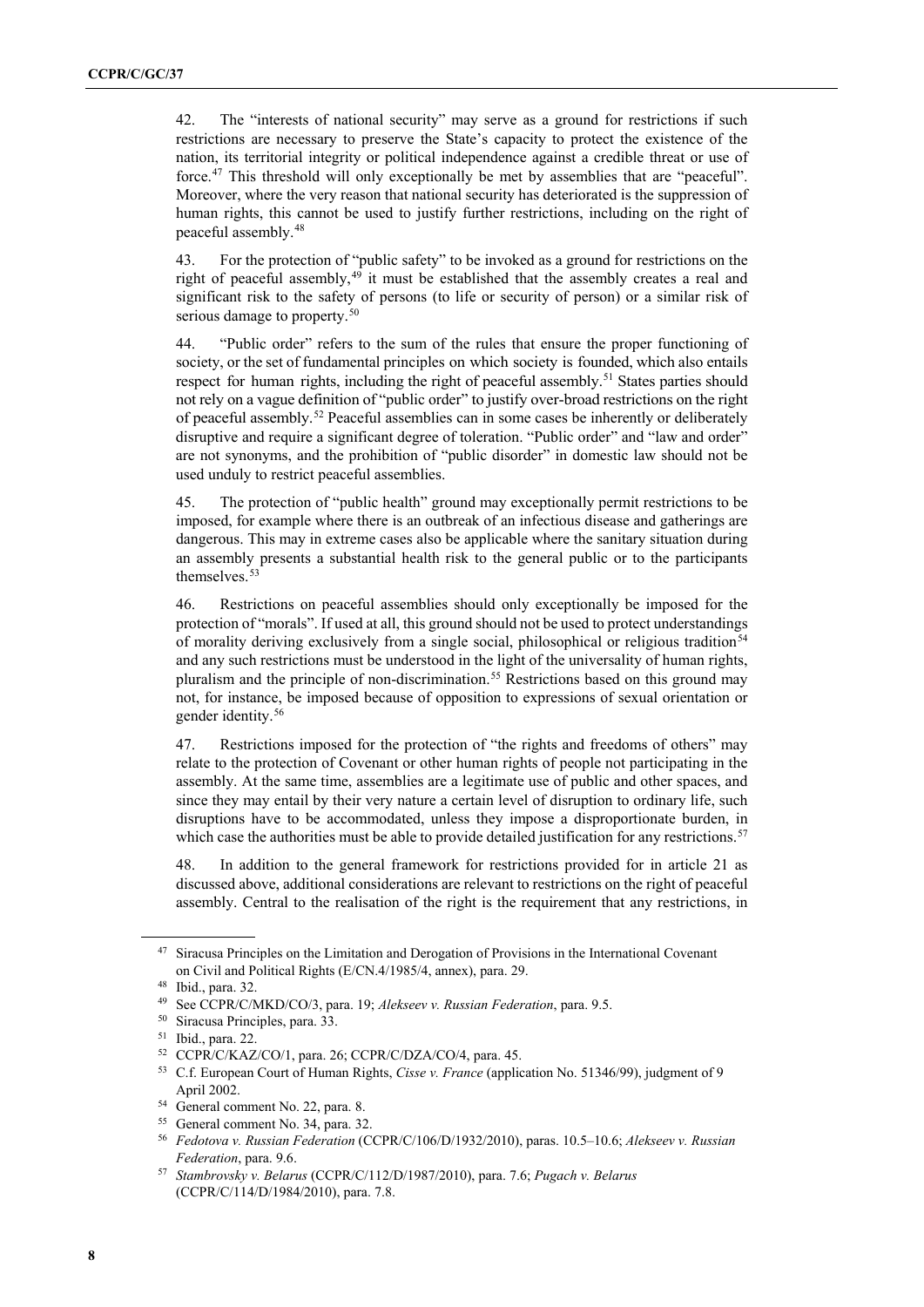principle, be content neutral, and thus not be related to the message conveyed by the assembly.[58](#page-8-0) A contrary approach defeats the very purpose of peaceful assemblies as a potential tool of political and social participation that allows people to advance ideas and establish the extent of support they enjoy.

49. The rules applicable to freedom of expression should be followed when dealing with any expressive elements of assemblies. Restrictions on peaceful assemblies must thus not be used, explicitly or implicitly, to stifle expression of political opposition to a government,<sup>[59](#page-8-1)</sup> challenges to authority, including calls for democratic changes of government, the constitution, the political system, or the pursuit of self-determination. They should not be used to prohibit insults to the honour and reputation of officials or State organs.<sup>[60](#page-8-2)</sup>

50. In accordance with article 20 of the Covenant, peaceful assemblies may not be used for propaganda for war (paragraph 1), or advocacy of national, racial or religious hatred that constitutes incitement to discrimination, hostility or violence (paragraph  $2$ ).<sup>[61](#page-8-3)</sup> As far as possible, action should be taken in such cases against the individual perpetrators, rather than against the assembly as a whole. Participation in assemblies whose dominant message falls within the scope of article 20 must be addressed in conformity with the requirements posed for restrictions by articles 19 and 21.<sup>[62](#page-8-4)</sup>

51. Generally, the use of flags, uniforms, signs and banners is to be regarded as a legitimate form of expression that should not be restricted, even if such symbols are reminders of a painful past. In exceptional cases, where such symbols are directly and predominantly associated with incitement to discrimination, hostility or violence, appropriate restrictions should apply.<sup>[63](#page-8-5)</sup>

52. The fact that an assembly provokes or may provoke a hostile reaction from members of the public against participants, as a general rule, does not justify restriction; the assembly must be allowed to go ahead and its participants must be protected.<sup>[64](#page-8-6)</sup> However, in the exceptional case where the State is manifestly unable to protect the participants from a severe threat to their safety, restrictions on participation in the assembly may be imposed. Any such restrictions must be able to withstand strict scrutiny. An unspecified risk of violence, or the mere possibility that the authorities will not have the capacity to prevent or neutralize the violence emanating from those opposed to the assembly, is not enough; the State must be able to show, based on a concrete risk assessment, that it would not be able to contain the situation, even if significant law enforcement capability were to be deployed.<sup>[65](#page-8-7)</sup> Less-intrusive restrictions, such as postponement or relocation of the assembly, must be considered before resort to prohibition.

53. The regulation of the "time, place and manner" of assemblies is generally content neutral, and while there is some scope for restrictions that regulate these elements, the onus remains on the authorities to justify any such restriction on a case-by-case basis.<sup>[66](#page-8-8)</sup> Any such restrictions should still, as far as possible, allow participants to assemble "within sight and sound" of their target audience, or at whatever site is otherwise important to their purpose.<sup>[67](#page-8-9)</sup>

<span id="page-8-0"></span><sup>58</sup> *Alekseev v. Russian Federation*, para. 9.6.

<span id="page-8-1"></span><sup>59</sup> CCPR/C/MDG/CO/4, para. 51.

<span id="page-8-2"></span><sup>60</sup> CCPR/C/79/Add. 86, para. 18; General comment No. 34, para. 38.

<span id="page-8-3"></span> $61$  Article 20 (1) and (2).

<span id="page-8-4"></span><sup>62</sup> See General comment No. 34, paras. 50–52; article 4, Convention on the Elimination of Racial Discrimination; and Committee on the Elimination of Racial Discrimination, General recommendation No. 35. See also the Rabat Plan of Action (2012), A/HRC/22/17/Add.4, appendix, para. 29 as well as the Beirut Declaration and its 18 commitments on "Faith for Rights" (A/HRC/40/58, annexes I and II).

<span id="page-8-5"></span><sup>63</sup> C.f. OSCE & Venice Commission, *Guidelines on Freedom of Peaceful Assembly*, para. 152. See also European Court of Human Rights, *Fáber v. Hungary* (application No. 40721/08), judgment of 24 October 2012, paras. 56–58.

<span id="page-8-6"></span><sup>64</sup> *Alekseev v. Russian Federation*, para. 9.6. See also paragraph 18 above.

<span id="page-8-8"></span><span id="page-8-7"></span>

<sup>65</sup> *Alekseev v. Russian Federation*, para. 9.6. 66 C.f. OSCE & Venice Commission, *Guidelines on Freedom of Peaceful Assembly*, para. 132.

<span id="page-8-9"></span><sup>67</sup> *Turchenyak et al. v. Belarus*, para. 7.4.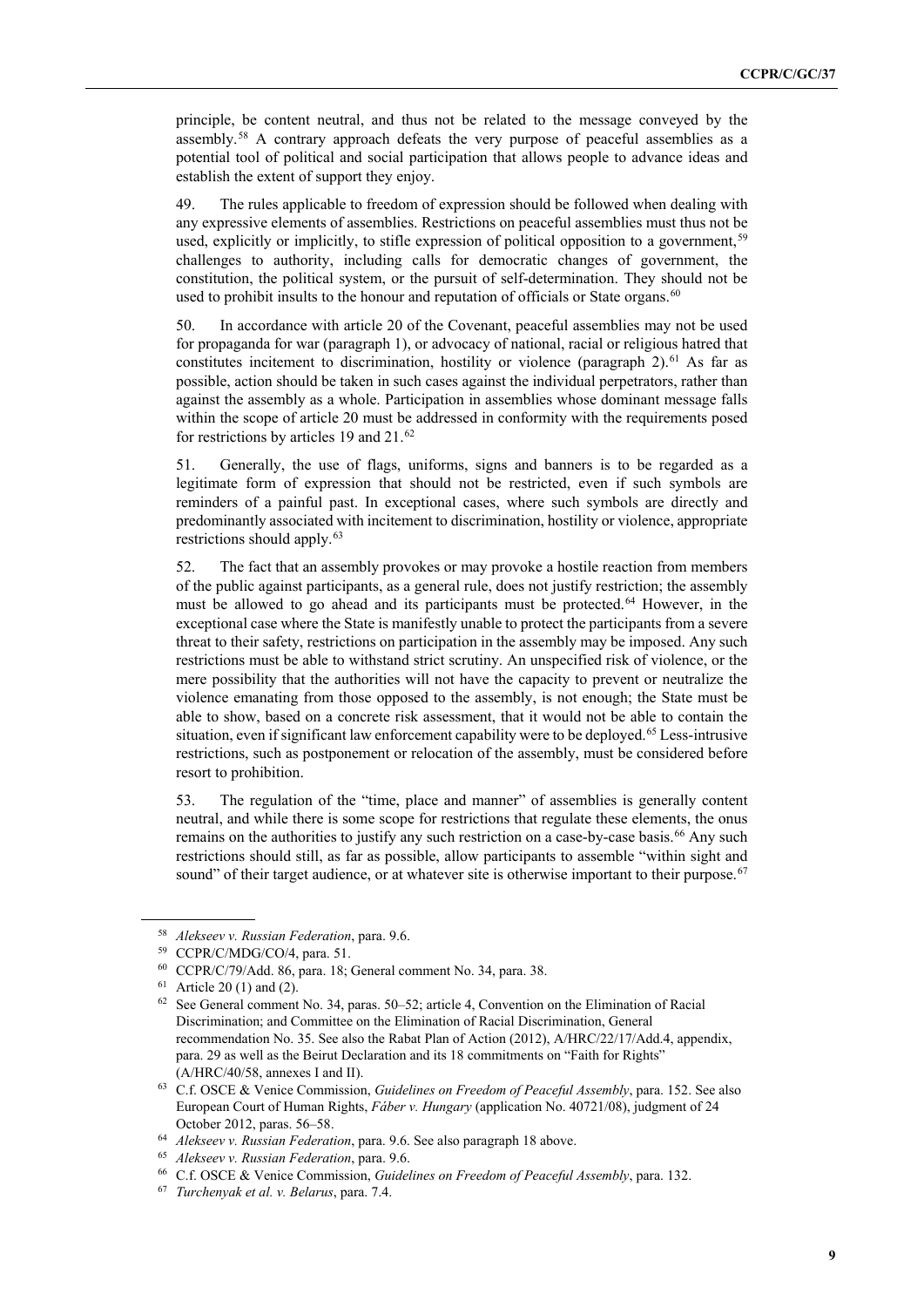54. Concerning restrictions on the *time* of assemblies: participants must have sufficient opportunity effectively to manifest their views or to pursue their other purposes. [68](#page-9-0) Peaceful assemblies should generally be left to end by themselves. Restrictions on the precise time of day or date when assemblies can or cannot be held, raise concerns about their compatibility with the Covenant.<sup>[69](#page-9-1)</sup> Assemblies should not be limited solely because of their frequency. The timing, duration or frequency of a demonstration may, for example, play a central role in achieving its objective. However, the cumulative impact of sustained gatherings may be weighed in a proportionality assessment of a restriction. For example, certain assemblies held regularly at night in residential areas might have a significant impact on those living nearby.

55. As for restrictions on the element of *place*: peaceful assemblies may in principle be conducted in all spaces to which the public has access or should have access, such as public squares and streets.<sup>[70](#page-9-2)</sup> While rules concerning public access to some spaces, such as buildings and parks, may also limit the right to assemble in such places, the application of such restrictions to peaceful assemblies must be justifiable in terms of article 21. Peaceful assemblies should not be relegated to remote areas where they cannot effectively capture the attention of those who are being addressed, or the general public.<sup>[71](#page-9-3)</sup> As a general rule, prohibitions on all assemblies anywhere in the capital;<sup>72</sup> in any public location except a single specified place, either in a city,  $^{73}$  $^{73}$  $^{73}$  or outside the city centre;  $^{74}$  $^{74}$  $^{74}$  or prohibitions on assemblies in "all the streets in the city", may not be imposed.

56. The designation of the perimeters of places such as courts, parliament, sites of historical significance or other official buildings as areas where assemblies may not take place should generally be avoided, *inter alia* because these are public spaces. To the extent that assemblies in and around such places are restricted, this must be specifically justified and narrowly circumscribed.[75](#page-9-7)

57. While gatherings in private spaces fall within the scope of the right of peaceful assembly, $^{76}$  $^{76}$  $^{76}$  the interests of others with rights in the property have to be given due weight. The question to what extent restrictions may be imposed on such a gathering depends on considerations such as whether the space is routinely publicly accessible, the nature and extent of the potential interference caused by the gathering with the rights in the property, whether those holding rights in the property approve of such use, whether the ownership of the space is contested through the gathering, and whether participants have other reasonable means to achieve the purpose of the assembly, in accordance with the sight and sound principle.<sup>[77](#page-9-9)</sup> Access to private property may not be denied on a discriminatory basis.

58. As far as restrictions on the *manner* of peaceful assemblies are concerned: participants should be left to determine whether they want to use equipment such as posters or megaphones or musical instruments or other technical means such as projection equipment to convey their message. Assemblies may entail the temporary erection of structures, including sound systems, to reach their audience or otherwise achieve their purpose. [78](#page-9-10)

59. In general, States parties should not limit the number of participants in assemblies.<sup>[79](#page-9-11)</sup> Any such restriction can be accepted only if there is a clear connection with a legitimate

<span id="page-9-0"></span><sup>68</sup> C.f. European Court of Human Rights, *Éva Molnár v. Hungary* (application No. 10346/05), judgment of 7 October 2008, para. 42.

<span id="page-9-1"></span><sup>69</sup> CCPR/C/KOR/CO/4, para. 52; CCPR/C/TJK/CO/3, para. 49.

<span id="page-9-2"></span><sup>70</sup> C.f. Inter-American Commission on Human Rights, *Protest and Human Rights*, para. 72.

<span id="page-9-3"></span><sup>71</sup> CCPR/C/KOR/CO/4, para. 52; CCPR/C/KAZ/CO/1, para. 26.

<span id="page-9-4"></span><sup>72</sup> CCPR/C/DZA/CO/4, para. 45.

<sup>73</sup> *Turchenyak et al. v. Belarus*, para. 7.5.

<span id="page-9-7"></span><span id="page-9-6"></span><span id="page-9-5"></span><sup>74</sup> *Sudalenko v. Belarus* (CCPR/C/113/D/1992/2010), para. 8.5.

<sup>75</sup> *Zündel v. Canada* (CCPR/C/78/D/953/2000), para. 8.5.

<span id="page-9-8"></span><sup>76</sup> C.f. *Giménez v. Paraguay* (CCPR/C/123/D/2372/2014), para. 8.3; European Court of Human Rights, *Annenkov and others v. Russia* (application No. 31475/10), judgment of 25 July 2017, para. 122.

<span id="page-9-9"></span><sup>77</sup> C.f. European Court of Human Rights, *Appleby and others v. United Kingdom* (application No. 44306/98), judgment of 6 May 2003, para. 47.

<span id="page-9-10"></span><sup>78</sup> See *Frumkin v. Russia*, para. 107.

<span id="page-9-11"></span> <sup>79</sup> CCPR/C/THA/CO/2, para. 39.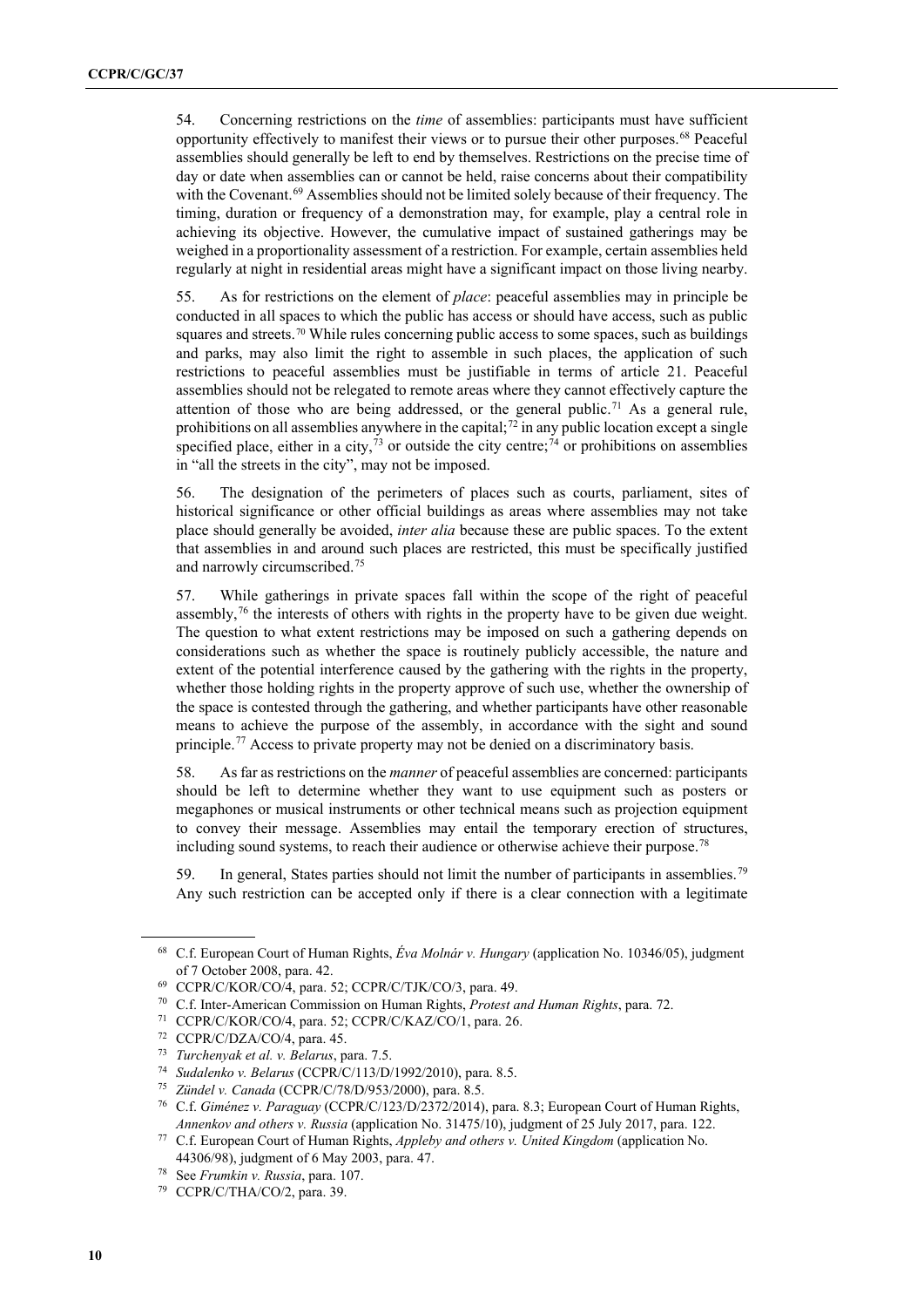ground for restrictions as set out in article 21, for example where public safety considerations dictate a maximum crowd capacity for a stadium or a bridge, or where public health considerations dictate physical distancing.

60. The wearing of face-coverings or other disguises by assembly participants, such as hoods or masks, or taking other steps to participate anonymously may form part of the expressive element of a peaceful assembly, serve to counter reprisals, or to protect privacy, including in the context of new surveillance technologies. The anonymity of participants should be allowed unless their conduct presents reasonable grounds for arrest, $80$  or there are other similarly compelling reasons.<sup>81</sup> The use of disguises should not in itself be deemed to signify violent intent.

61. While the collection of relevant information and data by authorities may under certain circumstances assist the facilitation of assemblies, this must not result in suppressing rights or creating a chilling effect. Any information gathering, whether by public or private entities, including through surveillance or the interception of communications, as well as the way in which data are collected, shared, retained and accessed, must strictly conform to applicable international standards, including on the right to privacy, and may never be aimed at intimidating or harassing participants or would-be participants in assemblies. $82$  Such practices should be regulated by appropriate and publicly accessible domestic legal frameworks compatible with international standards and subject to scrutiny by the courts.<sup>[83](#page-10-3)</sup>

62. The mere fact that a particular assembly takes place in public does not mean that participants' privacy cannot be violated. The right to privacy may be infringed, for example, by facial recognition and other technologies that can identify individual participants in a crowd.[84](#page-10-4) The same applies to the monitoring of social media to glean information about participation in peaceful assemblies. Independent and transparent scrutiny and oversight must be exercised over the decision to collect personal information and data of those engaged in peaceful assemblies and over its sharing or retention, with a view to ensuring the compatibility of such actions with the Covenant.

63. The freedom of public officials to participate in peaceful assemblies shall not be limited more than is strictly required by the need to ensure public confidence in their impartiality, and thus their ability to perform their service duties,<sup>[85](#page-10-5)</sup> and any such restrictions must comply with article 21.

64. Requirements for participants or organisers either to arrange for or to contribute toward the costs of policing or security,<sup>[86](#page-10-6)</sup> medical assistance or cleaning,<sup>[87](#page-10-7)</sup> or other public services associated with peaceful assemblies are generally not compatible with article 21.<sup>[88](#page-10-8)</sup>

65. Organisers and participants are expected to comply with legal requirements made of an assembly, and they may be held accountable for their own unlawful conduct, including the incitement of others. [89](#page-10-9) If, in exceptional circumstances, organisers are held accountable for damage or injuries for which they were not directly responsible, it must be confined to cases where evidence shows that they could reasonably have foreseen and prevented it.<sup>[90](#page-10-10)</sup> It is good practice for organisers to appoint stewards or marshals where necessary, but this should not be a legal requirement.

<span id="page-10-0"></span><sup>80</sup> C.f. OSCE & Venice Commission *Guidelines on Peaceful Assembly*, para. 153; ACHPR, *Guidelines on Freedom of Association and Assembly in Africa*, para. 81.

<span id="page-10-1"></span><sup>&</sup>lt;sup>81</sup> With respect to symbolic face-coverings, see paragraph 51 above.

<span id="page-10-2"></span><sup>82</sup> A/HRC/31/66, para. 73.

<span id="page-10-3"></span><sup>83</sup> CCPR/C/KOR/CO/4, paras. 42–43.

<span id="page-10-4"></span><sup>84</sup> C.f. A/HRC/44/24, paras. 33–34.

<span id="page-10-5"></span><sup>85</sup> C.f. OSCE & Venice Commission, *Guidelines on Freedom of Peaceful Assembly*, para. 110.

<span id="page-10-6"></span><sup>86</sup> CCPR/C/CHE/CO/4, para. 48.

<sup>87</sup> *Poliakov v. Belarus* (CCPR/C/111/D/2030/2011), paras. 8.2–8.3; CCPR/C/BLR/CO/5, para. 51 (a).

<span id="page-10-9"></span><span id="page-10-8"></span><span id="page-10-7"></span><sup>88</sup> C.f. ACHPR, *Guidelines on Freedom of Association and Assembly in Africa*, para. 102 (b).

<sup>89</sup> A/HRC/31/66, para. 26.

<span id="page-10-10"></span><sup>90</sup> C.f. OSCE & Venice Commission, *Guidelines on Freedom of Peaceful Assembly*, para. 224.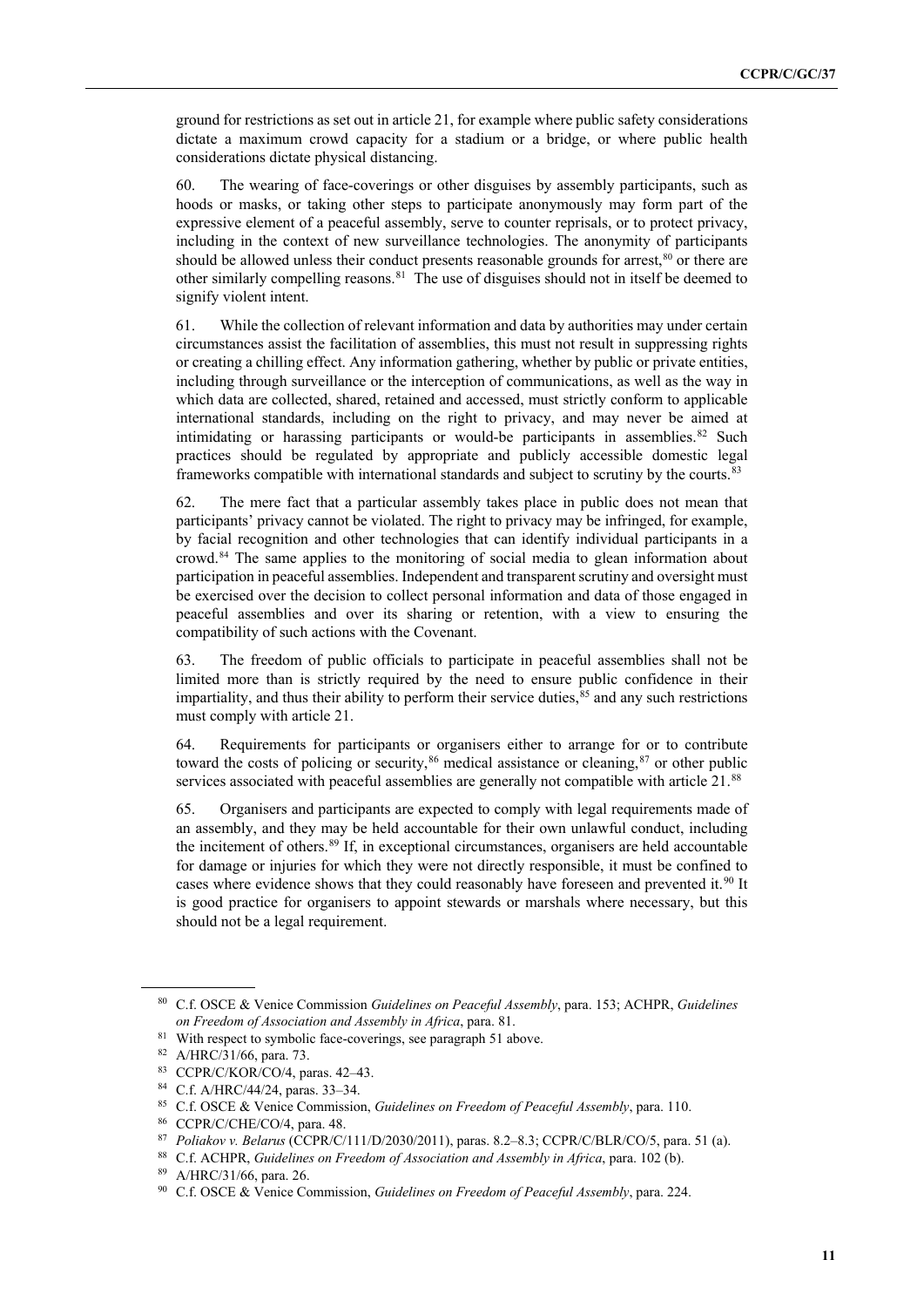66. Authorities may not require pledges or undertakings from individuals not to organise or participate in future assemblies.<sup>[91](#page-11-0)</sup> Conversely, no one may be forced to participate in an assembly.<sup>[92](#page-11-1)</sup>

67. Where criminal or administrative sanctions are imposed upon organisers of or participants in a peaceful assembly for their unlawful conduct, such sanctions must be proportionate, non-discriminatory in nature and must not be based upon ambiguous or overbroadly-defined offences, or suppress conduct protected by the Covenant.

68. While acts of terrorism must be criminalised in conformity with international law, the definition of such crimes must not be overbroad or discriminatory and must not be applied so as to curtail or discourage the exercise of the right of peaceful assembly.<sup>[93](#page-11-2)</sup> The mere act of organising or participating in a peaceful assembly cannot be criminalized under antiterrorism laws.

69. Recourse to courts or other tribunals to seek a remedy concerning restrictions must be readily available, including the possibility of appeal or review. The timeliness and duration of such proceedings against restrictions on an assembly must not jeopardize the exercise of the right.<sup>[94](#page-11-3)</sup> The procedural guarantees of the Covenant apply in all such cases, and also to issues such as detention or the imposition of sanctions, including fines, in connection with peaceful assemblies.[95](#page-11-4)

#### **V. Notification regimes**

70. Having to apply for permission from the authorities undercuts the idea that peaceful assembly is a basic right.<sup>[96](#page-11-5)</sup> Notification systems, entailing that those who intend to organize a peaceful assembly are required to inform the authorities in advance and provide certain salient details, are permissible to the extent necessary to assist the authorities in facilitating the smooth conduct of peaceful assemblies and protecting the rights of others.<sup>[97](#page-11-6)</sup> At the same time, this requirement must not be misused to stifle peaceful assemblies, and, like other interferences with the right, must be justifiable on the grounds in article 21.[98](#page-11-7) The enforcement of notification requirements must not become an end in itself.<sup>[99](#page-11-8)</sup> Notification procedures should be transparent, not unduly bureaucratic,  $100$  their demands on organisers must be proportionate to the potential public impact of the assembly concerned, and they should be free of charge.

71. A failure to notify the authorities of an upcoming assembly, where required, does not render the act of participation in the assembly unlawful, and must not in itself be used as a basis for dispersing the assembly or arresting the participants or organisers, or the imposition of undue sanctions, such as charging them with criminal offences. Where administrative sanctions are imposed on organisers for failure to notify, this must be justified by the authorities.<sup>[101](#page-11-10)</sup> Lack of notification does not absolve the authorities from the obligation, within their abilities, to facilitate the assembly and to protect the participants.

72. Any notification requirements for pre-planned assemblies must be provided for in domestic law. The minimum period of advance notification might vary according to the

<span id="page-11-0"></span><sup>91</sup> CCPR/C/KHM/CO/2, para. 22; CCPR/C/JOR/CO/5, para. 32.

<span id="page-11-1"></span><sup>92</sup> CCPR/C/TKM/CO/2, para. 44.

<span id="page-11-2"></span><sup>93</sup> CCPR/C/SWZ/CO/1, para. 36; CCPR/C/BHR/CO/1, para. 29. See also A/HRC/40/52.

<span id="page-11-4"></span><span id="page-11-3"></span><sup>94</sup> CCPR/C/POL/CO/6, para. 23.

<sup>95</sup> *E.V. v. Belarus* (CCPR/C/112/D/1989/2010), para. 6.6.

<span id="page-11-5"></span><sup>96</sup> CCPR/C/MAR/CO/6, para. 45; CCPR/C/GMB/CO/2, para. 41; and ACHPR, *Guidelines on Freedom of Association and Assembly in Africa*, para. 71.

<span id="page-11-6"></span><sup>97</sup> *Kivenmaa v. Finland*, para. 9.2. See also ACHPR, *Guidelines on Freedom of Association and Assembly in Africa*, para. 72.

<span id="page-11-7"></span><sup>98</sup> Ibid. See also *Sekerko v. Belarus*, para. 9.4.

<sup>99</sup> *Popova v. Russian Federation*, para. 7.5.

<span id="page-11-8"></span><sup>100</sup> *Poliakov v. Belarus*, para. 8.3.

<span id="page-11-10"></span><span id="page-11-9"></span><sup>101</sup> See, e.g., *Popova v. Russian Federation*, para. 7.4, 7.5. See also A/HRC/31/66, para. 23.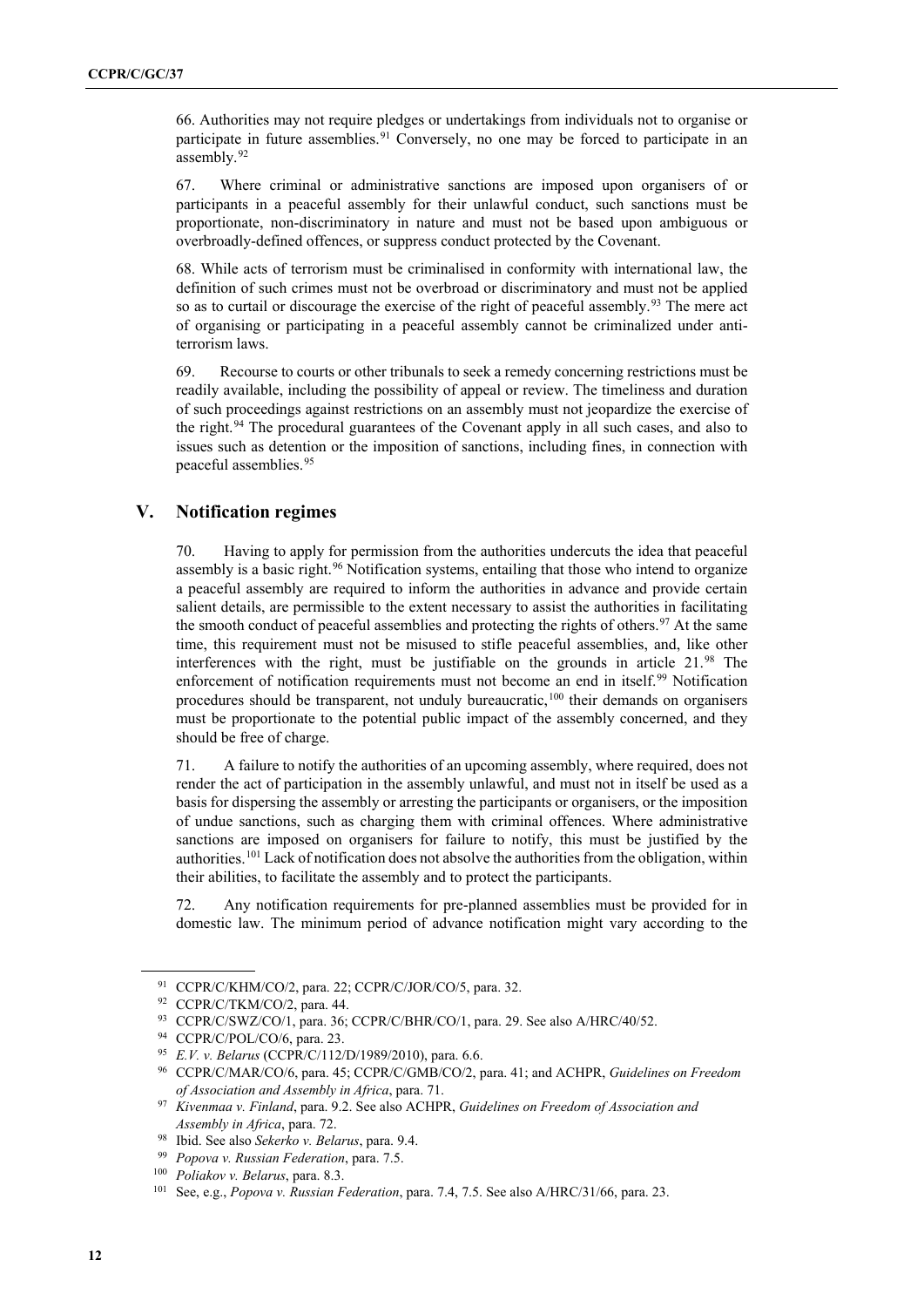context and level of facilitation required, but it should not be excessively long.<sup>[102](#page-12-0)</sup> If restrictions are imposed following a notification, they should be communicated early enough to allow time for access to the courts or other mechanisms to challenge them. Any notification regime should exclude assemblies where the impact of a gathering on others can reasonably be expected to be minimal, for example because of its nature, location or limited size or duration. Notification must not be required for spontaneous assemblies where they do not allow enough time to provide notice. $103$ 

73. Where authorization regimes persist in domestic law, they must in practice function as a system of notification, with authorization being granted as a matter of course, in the absence of compelling reasons to do otherwise. Notification regimes, for their part, must not in practice function as authorization systems.<sup>[104](#page-12-2)</sup>

#### **VI. Duties and powers of law enforcement agencies**

74. Law enforcement officials involved in policing assemblies must respect and ensure the exercise of the fundamental rights of organisers and participants, while also protecting journalists,<sup>[105](#page-12-3)</sup> monitors and observers, medical personnel and other members of the public, as well as public and private property, from harm.<sup>[106](#page-12-4)</sup> The basic approach of the authorities should be to seek to facilitate peaceful assemblies where necessary.

75. Relevant law enforcement agencies should as far as possible work towards establishing channels for communication and dialogue between the various parties involved in assemblies, before and during the assembly, aimed at promoting preparedness, de-escalating tensions and resolving disputes.<sup>[107](#page-12-5)</sup> While it is good practice for organisers and participants to engage in such contact, they cannot be required to do so.

76. Where the presence of law enforcement officials is required, the policing of an assembly should be planned and conducted with the objective of enabling the assembly to take place as intended, and with a view to minimizing the potential for injury to any person and damage to property.<sup>[108](#page-12-6)</sup> The plan should detail the instruction, equipment and deployment of all relevant officials and units.

77. Generic contingency plans and training protocols should also be elaborated by relevant law enforcement agencies, in particular for the policing of assemblies of which the authorities are not notified in advance and which may affect public order.<sup>[109](#page-12-7)</sup> Clear command structures must exist to underpin accountability, as well as protocols for recording and documenting events, ensuring the identification of officers and reporting of any use of force.

78. Law enforcement officials should seek to de-escalate situations that might result in violence. They are obliged to exhaust non-violent means and to give a warning if it is absolutely necessary to use force, unless doing either would be manifestly ineffective. Any use of force must comply with the fundamental principles of legality, necessity, proportionality, precaution and non-discrimination applicable to articles 6 and 7 of the Covenant, and those using force must be accountable for each use of force.[110](#page-12-8) Domestic legal regimes on the use of force by law enforcement officials must be brought in line with the requirements posed by international law, guided by standards such as the *Basic Principles on* 

<span id="page-12-0"></span><sup>102</sup> CCPR/CO/83/KEN, para. 23; CCPR/C/CHE/CO/4, para. 48; CCPR/C/DZA/CO/4, para. 45.

<span id="page-12-1"></span><sup>103</sup> *Popova v. Russian Federation*, para. 7.5. See also European Court of Human Rights, *Éva Molnár v. Hungary*, para. 38.<br><sup>104</sup> CCPR/C/UZB/CO/5, paras. 46–47; CCPR/C/JOR/CO/5, para. 32.

<span id="page-12-3"></span><span id="page-12-2"></span><sup>105</sup> CCPR/C/AGO/CO/1, para. 21; CCPR/C/GEO/CO/4, para. 12; and CCPR/C/KOR/CO/4, para. 52.

<sup>106</sup> A/HRC/31/66, para. 41.

<span id="page-12-5"></span><span id="page-12-4"></span><sup>107</sup> Ibid., para. 38.

<span id="page-12-6"></span><sup>108</sup> Human Rights Council resolution 38/11, preambular para. 10; A/HRC/26/36, para. 51.

<span id="page-12-7"></span><sup>109</sup> A/HRC/31/66, para. 37.

<span id="page-12-8"></span><sup>110</sup> See General comment No. 36, paras. 13–14.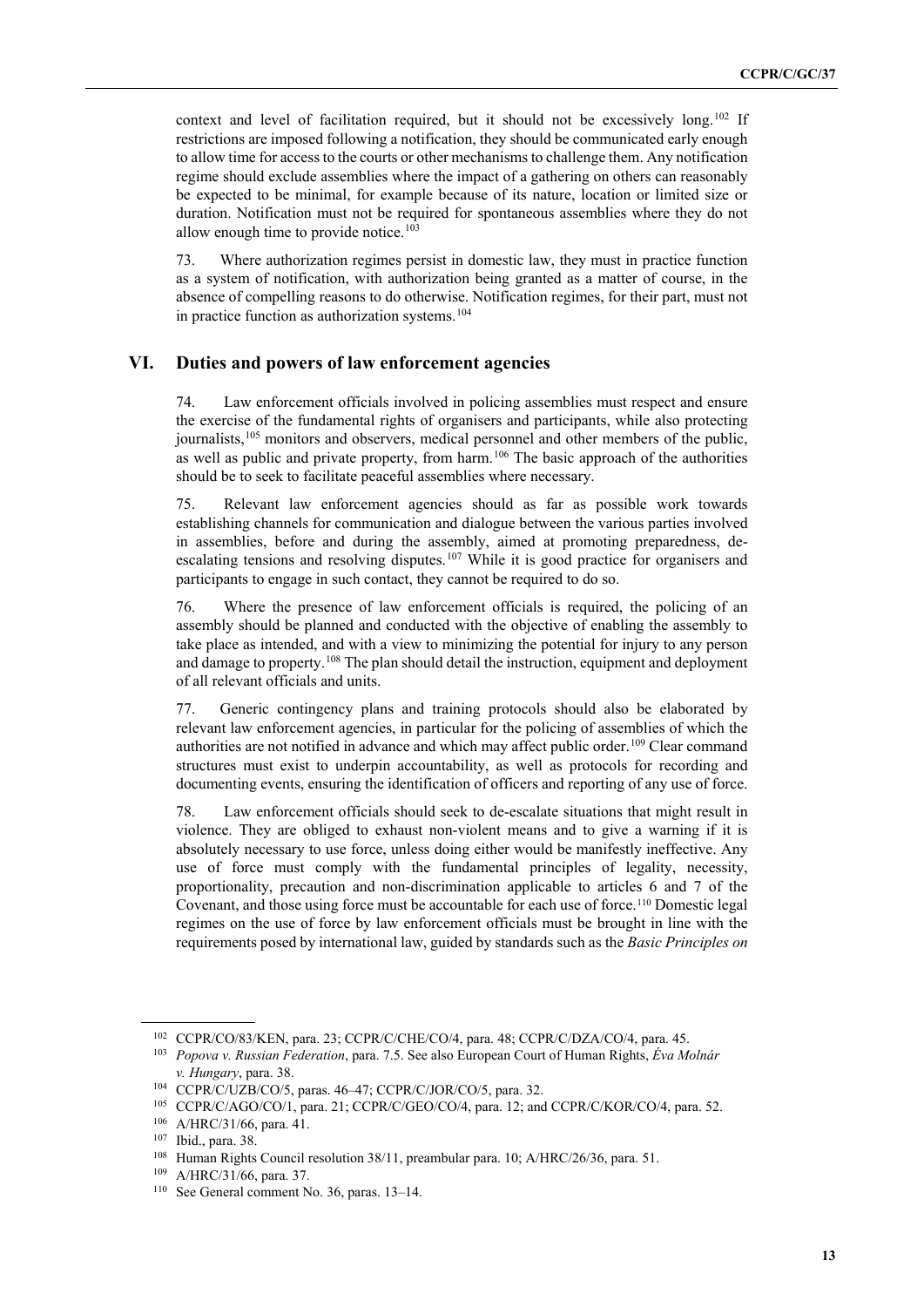*the Use of Force and Firearms by Law Enforcement Officials* and the *UN Human Rights Guidance on Less-Lethal Weapons in Law Enforcement*. [111](#page-13-0)

79. Only the minimum force necessary may be used where this is required for a legitimate law enforcement purpose during an assembly. Once the need for any use of force has passed, such as when a violent individual is safely apprehended, no further resort to force is permissible.[112](#page-13-1) Law enforcement officials may not use greater force than is proportionate under the circumstances for the dispersal of an assembly, prevention of crime or in effecting or assisting in the lawful arrest of offenders or suspected offenders.<sup>[113](#page-13-2)</sup> Domestic law must not grant officials largely unrestricted powers, for example to use "force" or "all necessary force" to disperse assemblies, or make under-protective generalisations, for example simply to "shoot for the legs". In particular, domestic law must not allow use of force against participants in an assembly on a wanton, excessive or discriminatory basis.<sup>[114](#page-13-3)</sup>

80. Only law enforcement officials trained in the policing of assemblies, including on the relevant human rights standards, should be deployed for that purpose.<sup>[115](#page-13-4)</sup> Training should sensitise officials to the specific needs of individuals or groups in situations of vulnerability, which may in some cases include women, children, or persons with disabilities, when participating in peaceful assemblies. The military should not be used to police assemblies, <sup>[116](#page-13-5)</sup> but if in exceptional circumstances and on a temporary basis they are deployed in support, they must have received appropriate human rights training and must comply with the same international rules and standards as law enforcement officials.<sup>[117](#page-13-6)</sup>

81. All law enforcement officials responsible for policing assemblies must be suitably equipped, including where needed with appropriate and fit-for-purpose less-lethal weapons and protective equipment. States parties must ensure that all weapons, including less-lethal weapons, are subject to strict independent testing, ensure officers deployed with them receive specific training and evaluate and monitor their impact on the rights of those affected.<sup>[118](#page-13-7)</sup> Law enforcement agencies must be alert to potentially discriminatory impacts of certain policing tactics, including in the context of new technologies, and address them.<sup>[119](#page-13-8)</sup>

82. Preventive detention of targeted individuals, to keep them from participating in assemblies, may constitute arbitrary deprivation of liberty, which is incompatible with the right of peaceful assembly.<sup>[120](#page-13-9)</sup> This is especially the case if detention lasts more than a few hours. Where domestic law permits such detention, it may be used only in the most exceptional cases, $121$  for no longer than absolutely necessary and only where the authorities have proof of the intention of the individuals involved to engage in or incite acts of violence during a particular assembly, and where other measures to prevent violence from occurring will clearly be inadequate.<sup>[122](#page-13-11)</sup> Practices of indiscriminate mass arrest prior to, during or following an assembly, are arbitrary and thus unlawful.<sup>[123](#page-13-12)</sup>

83. Powers of "stop and search" or "stop and frisk", applied to those who participate in assemblies, or are about to do so, must be exercised based on reasonable suspicion of the commission or threat of a serious offence, and must not be used in a discriminatory manner.<sup>[124](#page-13-13)</sup>

<span id="page-13-0"></span><sup>&</sup>lt;sup>111</sup> See also Code of Conduct for Law Enforcement Officials.

<span id="page-13-1"></span><sup>112</sup> Ibid., art. 3.

<span id="page-13-2"></span><sup>113</sup> Ibid., commentary to art. 3.

<span id="page-13-3"></span><sup>114</sup> CCPR/C/MAR/CO/6, paras. 45–46; CCPR/C/BHR/CO/1, para. 55.

<span id="page-13-4"></span><sup>115</sup> CCPR/C/KHM/CO/2, para. 12; CCPR/C/GRC/CO/2, para. 42; and CCPR/C/BGR/CO/4, para. 38.

<span id="page-13-5"></span><sup>116</sup> CCPR/C/VEN/CO/4, para. 14; and ACHPR, *Guidelines on Policing Assemblies in Africa*, para. 3.2.

<span id="page-13-6"></span><sup>117</sup> Code of Conduct for Law Enforcement Officials, art. 1.

<span id="page-13-7"></span><sup>118</sup> General comment No.36, para. 14. See also UN Human Rights Guidance on Less-Lethal Weapons in Law Enforcement, section 4; and Basic Principles on the Use of Force and Firearms by Law

<span id="page-13-8"></span>Enforcement Officials, principle 2.<br><sup>119</sup> CCPR/C/GBR/CO/7, para. 11; A/HRC/44/24, para. 32.

<span id="page-13-9"></span><sup>120</sup> CCPR/C/MKD/CO/3, para. 19.

<span id="page-13-10"></span><sup>&</sup>lt;sup>121</sup> General comment No. 35, para. 15.

<span id="page-13-11"></span><sup>122</sup> C.f. European Court of Human Rights, *S., V. and A. v. Denmark* (application Nos. 35553/12, 36678/12 and 36711/12), judgment of 22 October 2018 (Grand Chamber), paras. 77 and 127.

<span id="page-13-12"></span><sup>123</sup> CCPR/C/CAN/CO/6, para. 15.

<span id="page-13-13"></span><sup>124</sup> CCPR/C/GBR/CO/7, para. 11; CCPR/C/USA/CO/4, para. 7.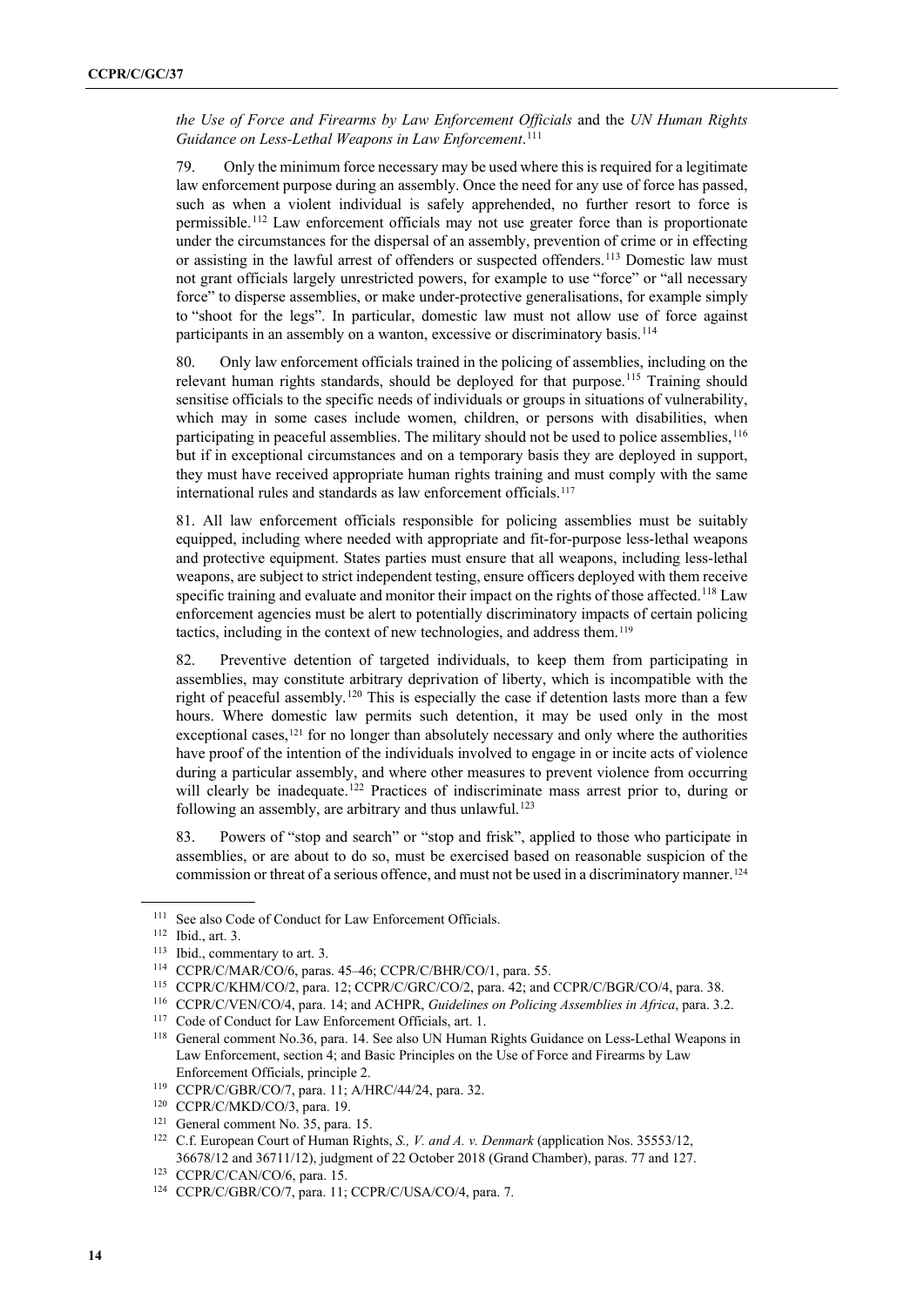The mere fact that authorities associate an individual with a peaceful assembly does not constitute reasonable grounds for stopping and searching them.<sup>[125](#page-14-0)</sup>

84. Containment ("kettling"), where law enforcement officials encircle and close in a section of the participants, may be used only where it is necessary and proportionate to do so, in order to address actual violence or an imminent threat emanating from that section. Necessary law enforcement measures targeted against specific individuals are often preferable to containment. Particular care must be taken to contain, as far as possible, only people linked directly to violence and to limit the duration of the containment to the minimum necessary. Where containment is used indiscriminately or punitively, it violates the right of peaceful assembly, and may also violate other rights such as freedom from arbitrary detention and freedom of movement.<sup>[126](#page-14-1)</sup>

85. Only in exceptional cases may an assembly be dispersed. Dispersal may be resorted to if the assembly as such is no longer peaceful, or if there is clear evidence of an imminent threat of serious violence that cannot be reasonably addressed by more proportionate measures such as targeted arrests, but in all cases the law enforcement rules on use of force must be strictly followed. Conditions for ordering the dispersal of an assembly should be set out in domestic law, and only a duly authorized official may order the dispersal of a peaceful assembly. An assembly that remains peaceful but which nevertheless causes a high level of disruption, such as the extended blocking of traffic, may be dispersed, as a rule, only if the disruption is "serious and sustained".<sup>127</sup>

86. Where a decision to disperse is taken in conformity with domestic and international law, force should be avoided. Where that is not possible in the circumstances, only the minimum force necessary may be used.<sup>[128](#page-14-3)</sup> As far as possible, any force used should be directed against a specific individual or group engaged in or threatening violence. Force likely to cause more than negligible injury should not be used against individuals or groups who are passively resisting.<sup>[129](#page-14-4)</sup>

87. Less-lethal weapons affecting an area, such as tear gas and water cannon, tend to have indiscriminate effects. When such weapons are used, all reasonable efforts should be undertaken to limit risks such as causing a stampede or harming bystanders. They should only be used as a measure of last resort following a verbal warning, and with adequate opportunity given for assembly participants to disperse. Tear gas should not be used in confined spaces.<sup>[130](#page-14-5)</sup>

88. Firearms are not an appropriate tool for the policing of assemblies,<sup>[131](#page-14-6)</sup> and must never be used simply to disperse an assembly.<sup>[132](#page-14-7)</sup> In order to comply with international law, any use of firearms by law enforcement officials in the context of assemblies must be limited to targeted individuals in circumstances in which it is strictly necessary to confront an imminent threat of death or serious injury.<sup>[133](#page-14-8)</sup> Given the threat such weapons pose to life, this minimum threshold should also be applied to the firing of rubber-coated metal bullets.<sup>[134](#page-14-9)</sup> Where law enforcement officials are prepared for the use of force, or violence is considered likely, the

<sup>125</sup> A/HRC/31/66, para. 43.

<span id="page-14-1"></span><span id="page-14-0"></span><sup>126</sup> C.f. European Court of Human Rights, *Austin and others* v. *United Kingdom* (application Nos. 39629/09, 40713/09; and 41008/09), judgment of 15 March 2012 (Grand Chamber), para. 68.

<span id="page-14-2"></span><sup>127</sup> A/HRC/31/66, para. 62.

<span id="page-14-3"></span><sup>&</sup>lt;sup>128</sup> Basic Principles on the Use of Force and Firearms by Law Enforcement Officials, principle 13; A/HRC/26/36, para. 75.

<span id="page-14-4"></span><sup>&</sup>lt;sup>129</sup> UN Human Rights Guidance on Less-Lethal Weapons in Law Enforcement, para. 2.10.

<span id="page-14-5"></span><sup>130</sup> S/2009/693, annex, para. 62; and UN Human Rights Guidance on Less-Lethal Weapons in Law Enforcement, para. 7.3.7.

<span id="page-14-6"></span><sup>131</sup> ACHPR, *Guidelines on Policing Assemblies in Africa*, para. 21.2.4.

<span id="page-14-8"></span><span id="page-14-7"></span><sup>&</sup>lt;sup>132</sup> Basic Principles on the Use of Force and Firearms by Law Enforcement Officials, principle 14. <sup>133</sup> General comment No. 36, para. 12; Basic Principles on the Use of Force and Firearms by Law

Enforcement Officials, Principles 9 and 14.

<span id="page-14-9"></span><sup>&</sup>lt;sup>134</sup> UN Human Rights Guidance on Less-Lethal Weapons in Law Enforcement, para. 7.5.8.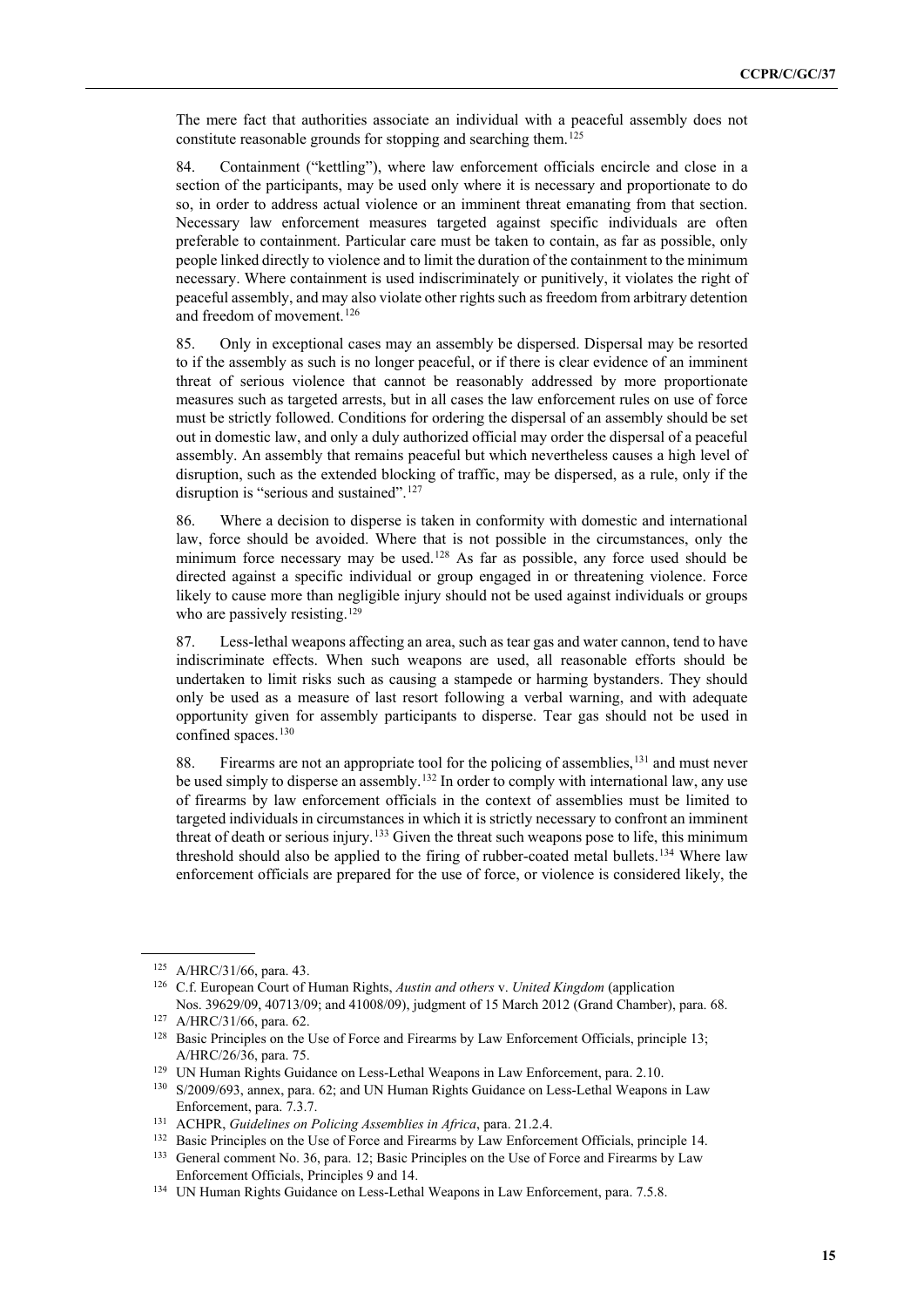authorities must also ensure adequate medical facilities are available. It is never lawful to fire indiscriminately or to use firearms in fully automatic mode when policing an assembly.[135](#page-15-0)

89. The State is responsible under international law for the actions and omissions of its law enforcement agencies. With a view to preventing violations, States should consistently promote a culture of accountability for law enforcement officials during assemblies. To enhance effective accountability, uniformed law enforcement officials should always display an easily recognisable form of identification during assemblies.<sup>[136](#page-15-1)</sup>

90. States have an obligation to investigate effectively, impartially and in a timely manner any allegation or reasonable suspicion of unlawful use of force or other violations by law enforcement officials, including sexual or gender-based violence, in the context of assemblies.[137](#page-15-2) Both intentional and negligent action or inaction can amount to a violation of human rights. Individual officials responsible for violations must be held accountable under domestic and, where relevant, international law and effective remedies must be available to victims.<sup>[138](#page-15-3)</sup>

91. All use of force by law enforcement officials should be recorded and reflected promptly in a transparent report. Where injury or damage occurs, the report should contain sufficient information to establish whether the use of force was necessary and proportionate, by detailing the incident, including the reasons for the use of force, its effectiveness, and the consequences.<sup>[139](#page-15-4)</sup>

92. Any deployment of plainclothes officers in assemblies must be strictly necessary in the circumstances and such officers must never incite violence. Before conducting a search, making an arrest, or resorting to any use of force, plainclothes officers must identify themselves to the persons concerned.

93. The State is ultimately responsible for law enforcement during an assembly and may delegate tasks to private security providers only in exceptional circumstances. In such cases, the State remains responsible for their conduct.<sup>[140](#page-15-5)</sup> This is in addition to the accountability of the private security service providers under domestic and, where relevant, international law.[141](#page-15-6) The role and powers of private security service providers in law enforcement should be set out by the authorities in national legislation and their use of force and training strictly regulated.<sup>[142](#page-15-7)</sup>

94. The use of recording devices by law enforcement officials during assemblies, including body-worn cameras, may play a positive role in securing accountability, if used judiciously. However, the authorities should have clear and publicly available guidelines to ensure that their use is consistent with international standards on privacy and does not have a chilling effect on participation in assemblies.<sup>[143](#page-15-8)</sup> Participants, as well as journalists and monitors, also have the right to record law enforcement officials.[144](#page-15-9)

95. The State is fully responsible for any remotely controlled weapons systems it uses during an assembly. Such methods of force delivery may escalate tensions and should be used only with great caution. Fully autonomous weapons systems, where lethal force can be

<span id="page-15-0"></span><sup>135</sup> A/HRC/31/66, paras. 60, 67(e). See also OHCHR/UNODC, *Resource Book on the Use of Force and Firearms in Law Enforcement* (2017) p. 96.

<span id="page-15-1"></span><sup>136</sup> C.f. European Court of Human Rights, *Hentschel and Stark* v. *Germany* (application No. 47274/15), judgment of 9 November 2017, para. 91; CAT/C/DEU/CO/6, para. 40.

<span id="page-15-2"></span><sup>137</sup> CCPR/C/COD/CO/4, paras. 43–44; CCPR/C/BHR/CO/1, para. 36. See also *The Minnesota Protocol on the investigation of potentially unlawful death (2016)* (United Nations publication, Sales No. E.91.IV.1).

<span id="page-15-3"></span><sup>138</sup> A/RES/60/147, annex.

<span id="page-15-4"></span><sup>139</sup> UN Human Rights Guidance on Less-Lethal Weapons in Law Enforcement, paras. 3.3–3.5. 140 General comment No. 36, para. 15.

<span id="page-15-5"></span>

<span id="page-15-6"></span><sup>141</sup> C.f. *International Code of Conduct for Private Security Service Providers* (2010)

<sup>&</sup>lt;sup>142</sup> UN Human Rights Guidance on Less-Lethal Weapons in Law Enforcement, para. 3.2.

<span id="page-15-9"></span><span id="page-15-8"></span><span id="page-15-7"></span><sup>143</sup> CCPR/C/CHN-HKG/CO/3, para. 10; CCPR/C/CHN-MAC/CO/1, para. 16.

<sup>144</sup> A/HRC/31/66, para. 71.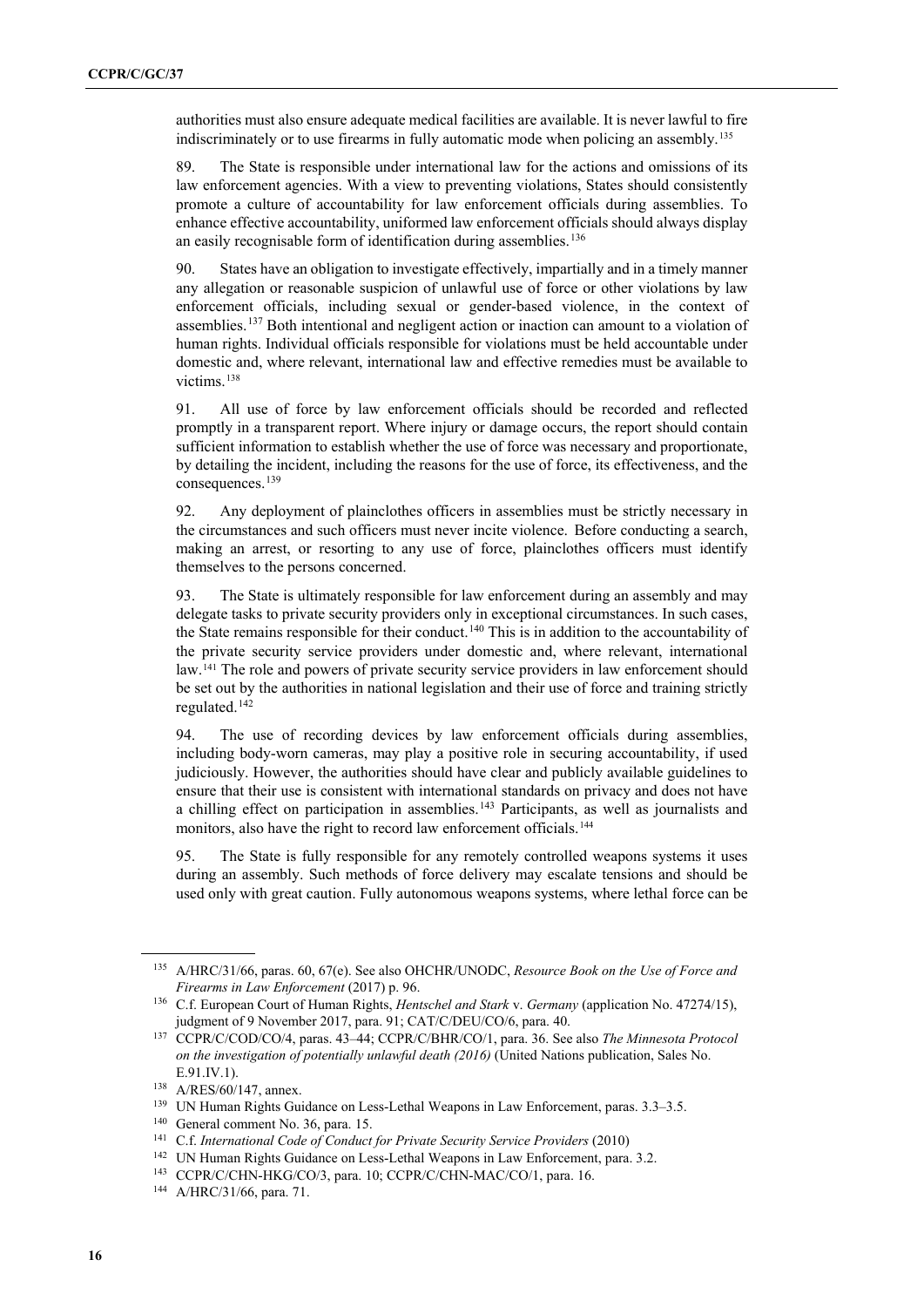used against assembly participants without meaningful human intervention once a system has been deployed, shall never be used for law enforcement during an assembly.<sup>[145](#page-16-0)</sup>

#### **VII. Assembly during states of emergency and armed conflict**

96. The right of peaceful assembly is not listed as non-derogable in article 4 (2) of the Covenant, but other rights potentially applicable to assemblies, such as those provided in articles 6, 7 and 18, are non-derogable. State parties must not rely on derogation from the right of peaceful assembly if they can attain their objectives by imposing restrictions in terms of article 21.[146](#page-16-1) If States derogate from the Covenant in response, for instance, to mass demonstrations that include acts of violence, they must be able to justify not only that such a situation constitutes a threat to the life of the nation, but also that all measures derogating from their obligations under the Covenant are strictly required by the exigencies of the situation and comply with the conditions in article 4.<sup>[147](#page-16-2)</sup>

97. In a situation of armed conflict, the use of force during peaceful assemblies remains regulated by the rules governing law enforcement and the Covenant continues to apply.<sup>[148](#page-16-3)</sup> Civilians in an assembly are protected from being targeted with lethal force unless and for such time as they take a direct part in hostilities, as that term is understood under international humanitarian law (IHL). In such a circumstance, they may be targeted only to the extent they are not otherwise protected under international law from attack. Any use of force under applicable IHL is subject to the rules and principles of distinction, precautions in attack, proportionality, military necessity and humanity. In all decisions on the use of force, the safety and protection of assembly participants and the broader public should be an important consideration.

#### **VIII. Relationship between article 21 and other provisions of the Covenant and other legal regimes**

98. The full protection of the right of peaceful assembly depends on the protection of a range of rights. Use of unnecessary or disproportionate force or other unlawful conduct by State officials during an assembly may breach articles 6, 7 and 9 of the Covenant.<sup>[149](#page-16-4)</sup> An extreme case, when participants in peaceful assemblies are subjected to unlawful force or conduct as part of a widespread or systematic attack directed against any civilian population, may also constitute, where the other relevant criteria are met, a crime against humanity.<sup>[150](#page-16-5)</sup>

99. Restrictions on people's ability to travel in order to participate in assemblies, including to travel abroad (art. 12 (2)) and participate in marches and other moving assemblies, may violate their freedom of movement (art. 12 (1)). Official decisions restricting the exercise of assembly rights must be open to legal challenge in a process that meets fair and public hearing requirements (art.  $14 (1)$ ).<sup>[151](#page-16-6)</sup> Surveillance of those involved in assemblies and other data-gathering activities may violate their right to privacy (art. 17). Religious assemblies may also be protected under the freedom to manifest one's religion or beliefs (art. 18).[152](#page-16-7) The right of peaceful assembly is more than just a manifestation of freedom of expression (art. 19 (2)), but it often has an expressive element and the rationale for the recognition of these two rights and the acceptable restrictions overlap in many ways. Freedom of access to information held by public bodies (art. 19 (2)) underlies the ability of the public

<span id="page-16-0"></span><sup>145</sup> Ibid., para. 67.

<span id="page-16-1"></span><sup>146</sup> Ibid., para. 5; General comment No. 29, para. 5. See also CCPR/C/128/2, para. 2 (c).

<span id="page-16-2"></span><sup>147</sup> General comment No. 29, paras. 5–9.

<span id="page-16-4"></span><span id="page-16-3"></span><sup>&</sup>lt;sup>148</sup> General comment No. 36, para. 64.

<sup>149</sup> CCPR/C/ISR/CO/3, para. 9; CCPR/C/UZB/CO/3, para. 8; and *Olmedo v. Paraguay* (CCPR/C/104/D/1828/2008), para. 7.5; *Benítez Gamarra v. Paraguay* (CCPR/C/104/D/1829/2008), para. 7.4.

<span id="page-16-5"></span><sup>&</sup>lt;sup>150</sup> Rome Statute of the International Criminal Court, 1998, article 7.

<span id="page-16-6"></span><sup>151</sup> *Evrezov et al. v. Belarus*, paras. 3.3 and 8.9.

<span id="page-16-7"></span><sup>&</sup>lt;sup>152</sup> See General comment No. 22, para. 8.